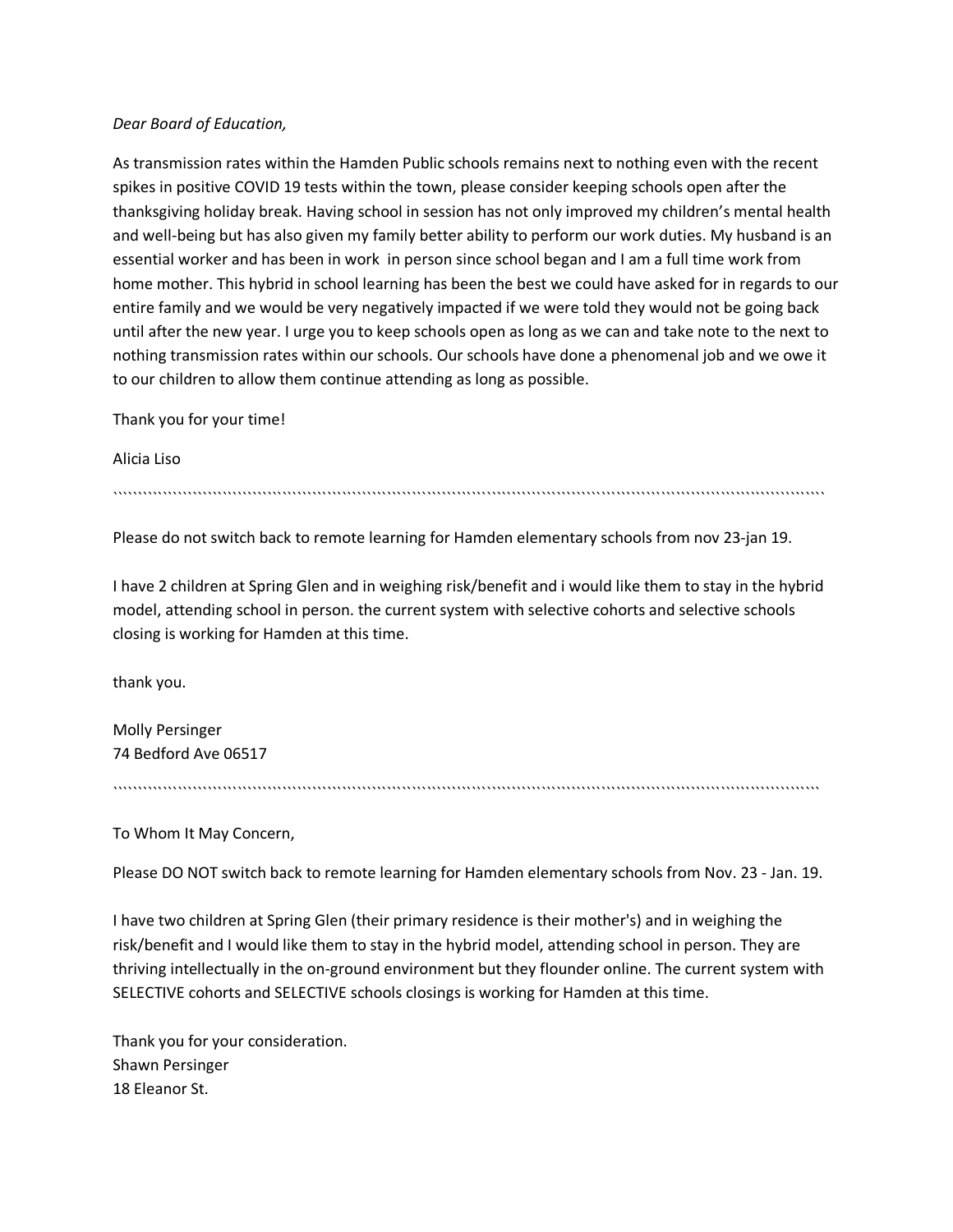To Whom It May Concern,

I am writing to request that the BOE reconsider approval of moving to full remote learning from 11/23/20-1/19/21. While cases across CT are increasing, our Governor has stated that school is one of the safest places to be and that cases are

not coming from within the schools, but from the community and behavior outside of school. As a parent who was initially reluctant about Hamden's hybrid plan, it has been largely successful and my children as well as others are benefitting from their in person instruction time, even though it is limited. I am sure at some point a closure may be necessary, but I question whether a full 10 weeks of closure is required at this time. While safety is a priority for all right now, is there consideration for the strain that this will place on households with two working parents? I wonder if the closure is premature and will make it more difficult to reopen come January 19th. Can decisions be made in 2 week increments based on the current numbers, vs. a premature 10 week closure. Students and families that have chosen the hybrid model are thriving. What a setback to transition to full remote learning at this time.

Thank you for your time and consideration.

Ali Gilbey

Employed full time, mother of 3 Hamden students

````````````````````````````````````````````````````````````````````````````````````````````````````````````````````````````````````````````````

Superintendent Goeler and board of education members,

I understand there will be a vote to approve moving to all distance learning starting before Thanksgiving and lasting until mid-January. I also understand this is being pushed by the teacher's union. How are you letting one group of people so highly influence your decision? Has any thought been given to how detrimental this will be to the children in our schools? Have you looked at the numbers? My understanding is there have been limited cases vs. the number of students and staff we have in the district. What is the basis for this approval aside from receiving pressure from one group? This mob mentality cannot be tolerated nor should you succumb to it. There is still a high percentage of families who want to partake in in-person learning. I have a son who has some special needs and he isnt getting the support he needs due to thd pandemic and the hybrid learning model so he's sure to not receive the necessary services during full remote learning (this is based on our experiences with lasy year's remote learning debacle). This seems to be another instance where leaders in this town are incapable of having backbone and making a tough decision. By approving this request you are also infringing the parents free will to choose for their children to attend school in person. Teachers are very important people as they help shape today's youth for the future...they are essential workers. They have the free will to decide not to teach as parents do to keep their children out of school. But the parents who choose to send their children to school shouldn't have to suffer. Let those teachers who would like to opt out do so. There are others who would relish the opportunity to jump in (who are passionate and qualified). Approving this vote is a big mistake and will cause damage to these children that will take far longer to overcome. It doesn't help having hypocrite for a mayor who favors this yet sends his son to a private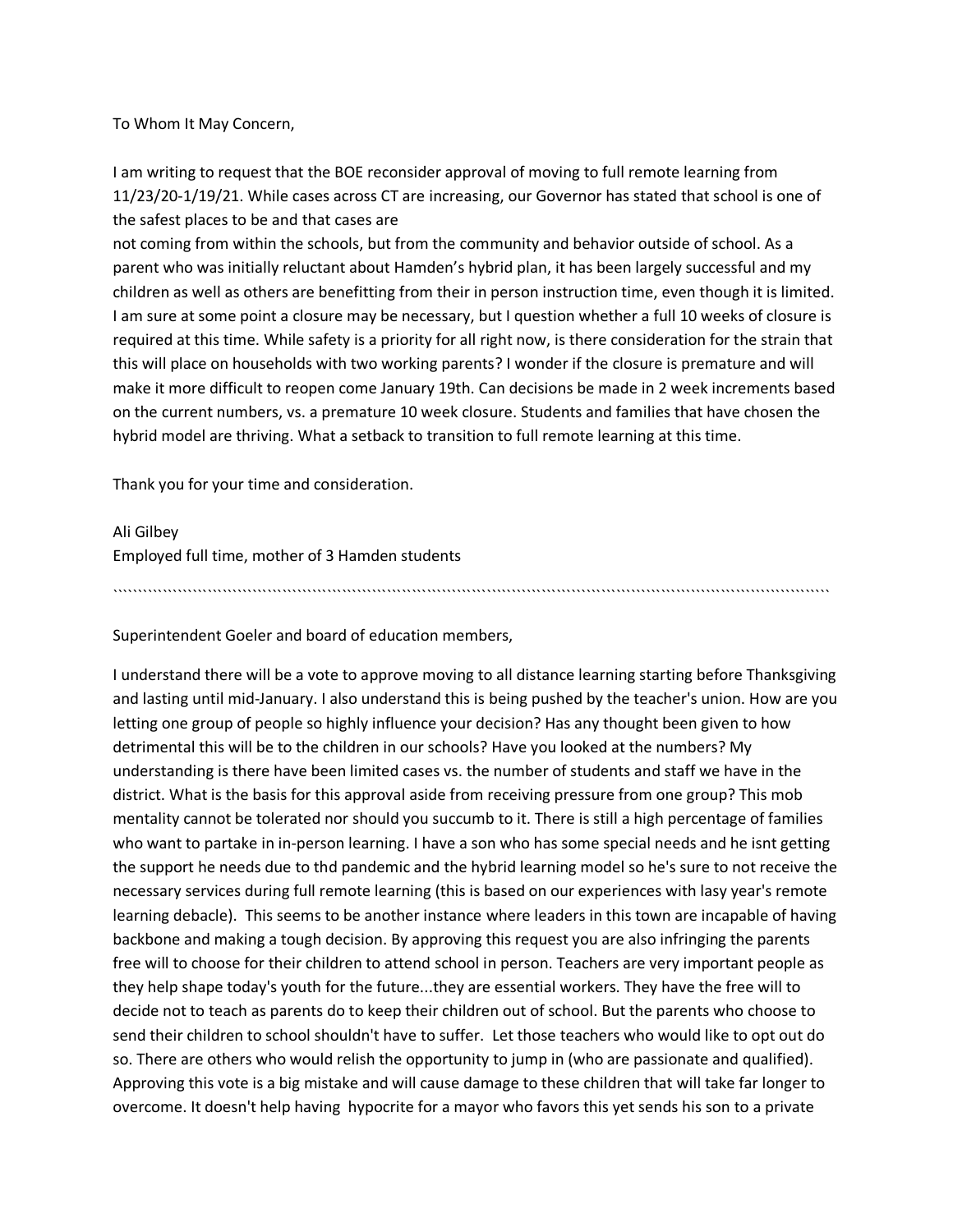school with an in person option. This town is and has been full of hypocrisy for many years and is now going over the top. Your decision to approve this request is not only meritless but spineless.

Sincerely,

Anthony Inzero

Hamden resident for 38 years

Please do not shut down all Hamden schools. The agenda does defat why the proposal is in the agenda, but if at all possible PLEASE continue the current approach of contact tracing and quarantining selected members of the school community. We've done a great job so far! Kids need in person learning, and parents need to be able to work.

Thank you, Sharon Brune 123 Wakefield

``````````````````````````````````````````````````````````````````````````````````````````````````````````````````````````````````````````````````

Dear Board of Education Members,

I am writing regarding Superintendent Goehler's anticipated recommendation to the Hamden BOE to move students to remote learning from November 23-January 19, 2021.

I understand the likely motivation behind moving to a district-wide remote learning platform as we head into the holidays. I am sure that the risk of potential exposures from families gathering was high on the list in determining that remote learning was a better option during these times. However, I do think that Hamden has done an amazing job of keeping the schools open and running the last two months. Our kids are so happy. It is hard to put into words the change we saw in our son after only his first few days back at school in September. He's thriving. Cases are few, and have been contained – and I think that Hamden has what it takes to keep them contained, even during these upcoming months.

Moving back to a district-wide fully-remote model – even if it's just limited to two months – will have enormous detrimental effects, disproportionately on families with younger children. That is why, if you are thinking about voting to approve Superintendent Goehler's recommendation, I urge you to consider this other option: keeping just the elementary schools open. There are several reasons that I think that this would be a worthwhile option to consider.

First, from a practical standpoint, studies have shown that younger children are far less likely to spread COVID than young adults and adults.

Second, unlike their older peers, younger children cannot sit at home unsupervised. Moving to a remote learning model requires an adult to be home with the child(ren) in the household. In families with working parents, that adult will either be forced to be home from work, or will need to hire someone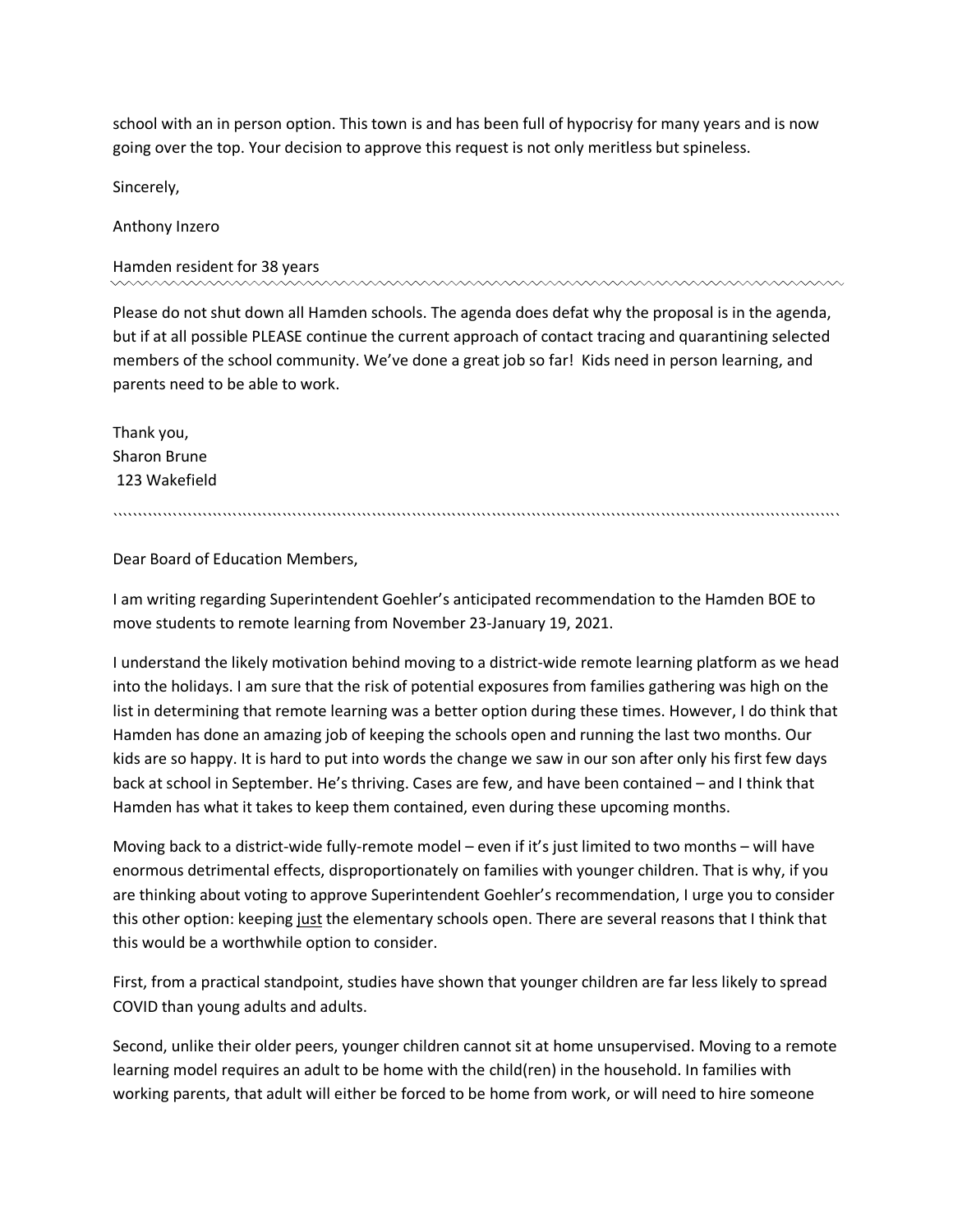from outside the family to watch the child, putting the family at a higher risk of exposure. There are also likely to be families unable to afford either of those options, and the children will be left alone.

Third, it is much harder for younger children to adapt to remote learning, and they are far less selfsufficient than their older peers. They also benefit less from that format than they do from in-person learning.

Finally, the loss of socialization for younger children takes a huge toll.

To the extent that staff shortage is the prime motivating factor in the Superintendent's proposal to close the schools, consider that closing the middle and high school would free up staff to rotate in to the elementary schools, to the extent that quarantines or family obligations require elementary-school staff to stay home.

I think that keeping the younger kids in school in November, December, and January would have incalculable benefits for our kids, with far less risk than keeping the older kids in school. Although I would first ask you to keep the schools the way they are, I think that keeping the elementary schools open is a worthwhile option to consider.

Thank you all for your time and consideration.

Best regards,

Sara Gross Kaczmarek

123 Santa Fe Avenue

```````````````````````````````````````````````````````````````````````````````````````````````````````````````````````````````````````````

Good afternoon,

As a working parent of two students who attend Bear Path school the idea of moving to remote learning for almost two months is extremely upsetting and frustrating. Our school has done a fabulous job keeping our students safe and they have been following all of the rules and guidelines that the principal and teacher have set. There have been zero positive cases at this point. These kids need to be in school. When they are home for their remote learning day they are given busy work and typically finish within an hour. This can not be something that happens for two months when there is no direct reason for this change. If our school has a number of positive cases, then I could see the reason behind that. But to simply make the decision ahead of any cases seems unfair.

The idea that parents could ask for two months off from work is an incredible task to ask them. While I understand the magnitude of this pandemic I do not believe they should be moved to remote learning with zero positive cases. What I have appreciated most about the system that Hamden has in place is that when one school closes, the rest carry on. It should be the same in this situation. It is not fair to these kids who have been doing so well at school and who have followed ALL of the rules.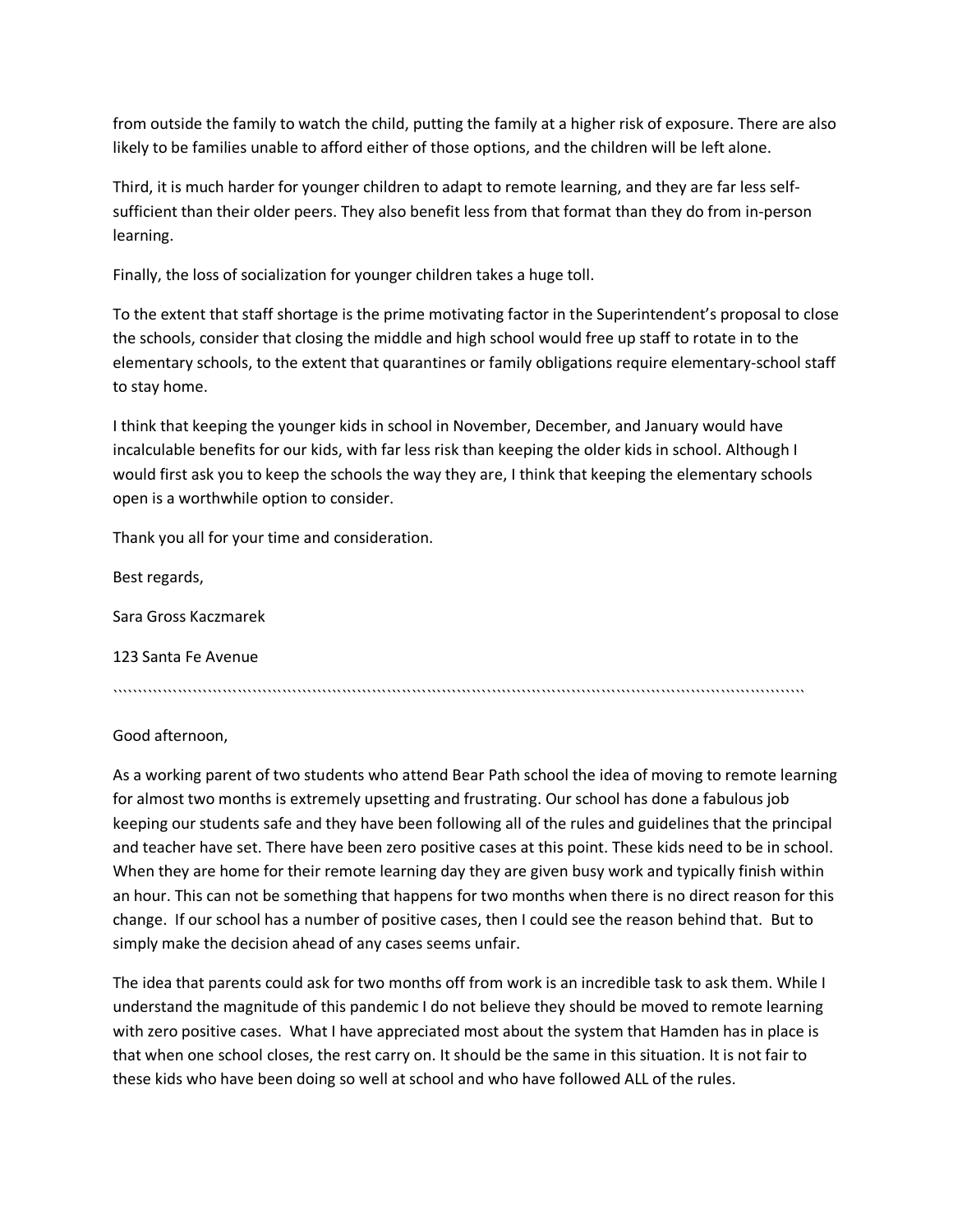The plan makes sense for a college community, not for an elementary one.

These kids deserve better. They have earned it. Please consider as you have to this point, closing school by school, contact tracing and shutting down certain grades as necessary.

Thank you.

Anna Patel

`````````````````````````````````````````````````````````````````````````````````````````````````````````````````````````````````````````````````

# Dear Board Members,

I write to ask you to deny the Superintendent's recommendation to move schools to full distance learning through January. To some, remote learning is an inconvenience but to others it is an insurmountable obstacle that impacts the social, emotional, physical, anD financial wellbeing of the families in the community.

With the holidays approaching it can be assumed that part of the impetus behind this shift is the safety and security of the staff and students. Is it possible that instead of closing, we require negative COVID tests prior to returning? The teachers and staff of our schools have been amazing and the last thing I want is someone to get COVID. Transmission rates have been low in the schools and I hope that is because the families, administrators, teachers, staff, and students have been conscientious and thorough in our endeavours to keep each other safe.

As a working parent, a person who has had COVID, and a member of the community I am asking you to please allow the schools to stay open for 2 reasons- 1) to allow the students to safely socialize during the dreary winter months and 2) to continue the continuity of their educational experience.

``````````````````````````````````````````````````````````````````````````````````````````````````````````````````````````````````````````````````

Thank you,

Jordan Jefferson

Dear Board of Education Members and Hamden Central Office Personnel,

I hope this letter finds you in great health and spirits. I was very surprised to hear (second-hand) that there is a recommendation from the superintendent of schools to move to a remote learning model from 11/23/2020 - 1/17/2021. If not for a colleague sharing this information with me, I would have never known, and I imagine there are a great many families in the same situation. Was this recommendation communicated to families for feedback?

While I realize the reason for this recommendation likely has more to do with staffing issues than student health, may I please urge the board to consider this only for the secondary schools and not the elementary level students. I say this as a parent of three Hamden students, including two at the high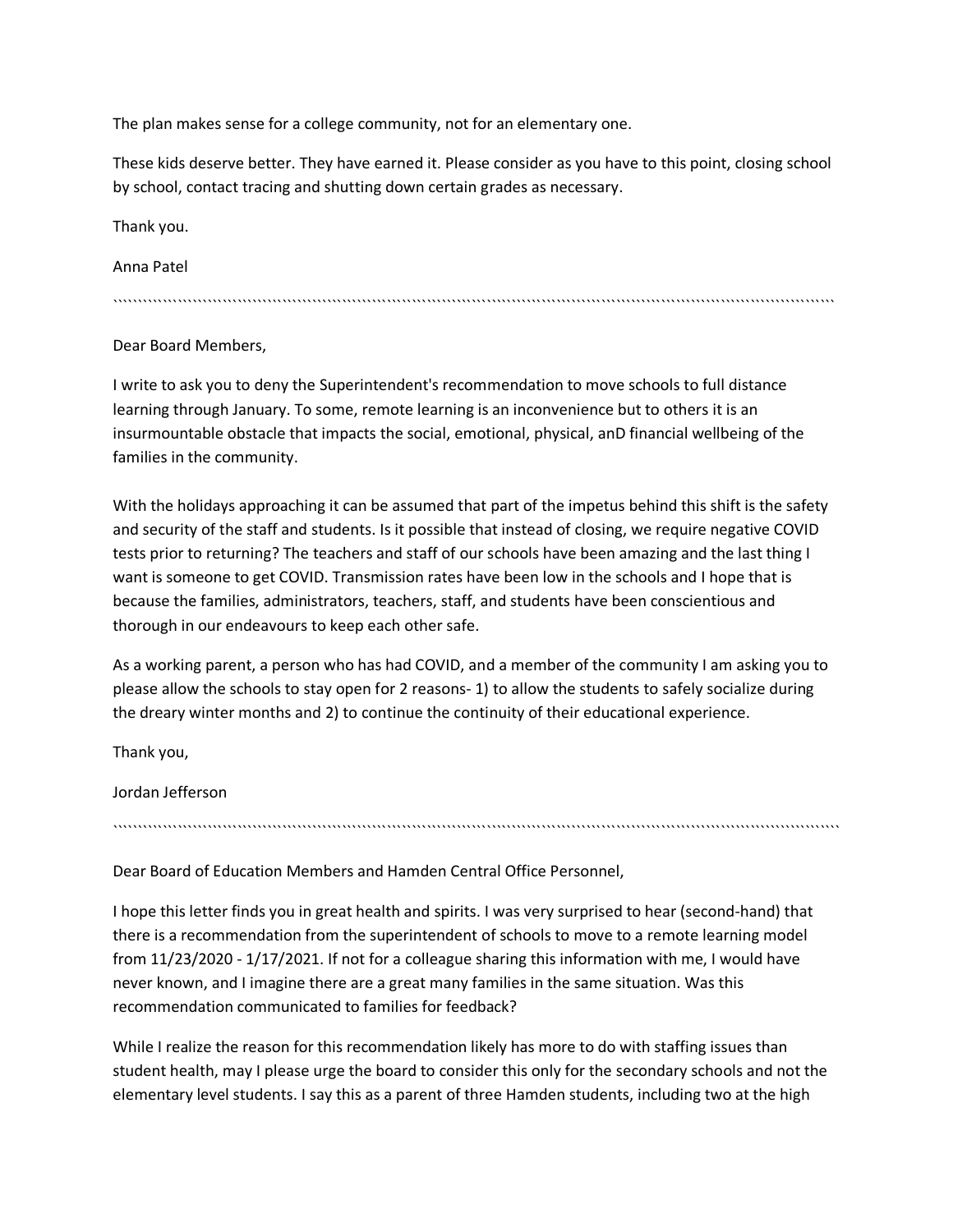school, so I am not suggesting something that would only serve my best interests. Many elementary level students, including my first-grader, did not do well with remote learning in the Spring, and like many other parents, I have seen a decline in his academic growth and progress as a result. This is not to take away from the work the school staff did in March, but simply stating that emergency teaching does not replace live, in-person instruction. To recommend going remote from 11/23 - 1/17 is putting the needs of the district ahead of the needs of the students that the district is entrusted to serve. Also, and this is a real consideration, how are working families supposed to supervise elementary aged students while they are remote learning? We are already paying significant fees to programs like Right at School to cover morning costs, afternoon costs, and one day of distance learning. How much more of a burden is the district prepared to put on the backs of Hamden families?

Things to carefully consider:

1.) Is the prospect of further regression of elementary aged students something the district will accept?

2.) What interventions does the district have in place to support students who have fallen behind, and what additional interventions will there be to support students who may fall even further behind if K-6 students go remote for over a month?

3.) Where is the guarantee that going remote will address the staffing issue the district is facing when we return to school in January?

4.) What support does the district have to offer families who are working and can not stay home to supervise younger students while they learn remotely?

5.) What will the remote learning look and sound like? Will it be live synchronous teaching or Google Classroom postings? The latter is and continues to be highly ineffective for younger students who need support with the technology, including accessing and submitting assignments.

I kindly ask the board to carefully consider the impact a remote learning model will have on our younger students. The older students, who are better independent learners, may be able to weather the decision, but I am very concerned about the academic, social, and emotional impact this will have on 5- 12 year olds who have already had to endure a significant interruption to their learning since March 2020.

Sincerely,

Mario Ciccarini

1243 W Woods Rd.

Hamden, CT 06518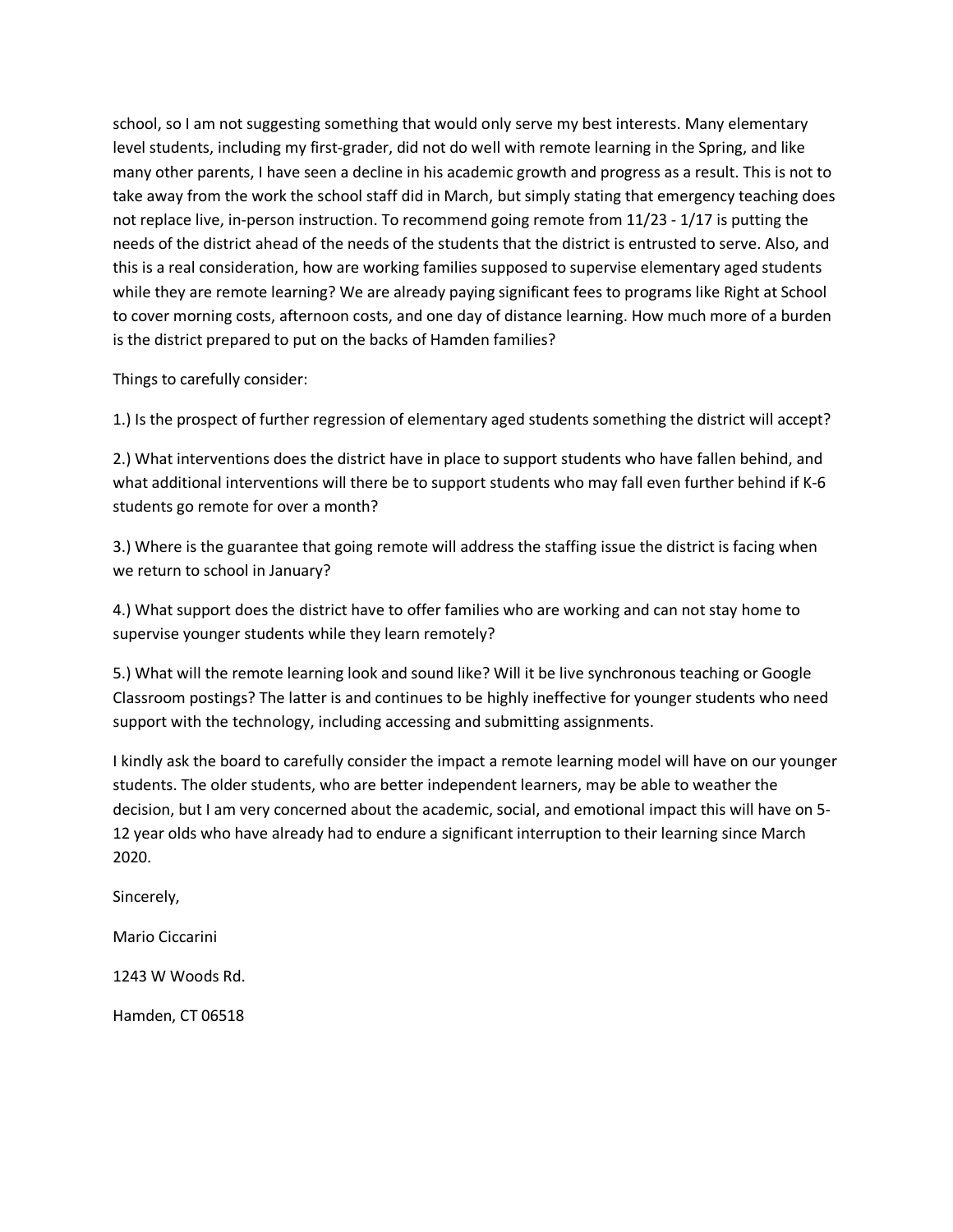To whom it may concern at the BoE,

As a parent of a 9 year old child that is currently thriving with the way school is working in hybrid, and my child also has an IEP, I would like to say that children of different educational needs in our special education program should have the ability to remain in person for as long as possible. I'm not sure what this would look like for the higher functioning students (such as my own), or for students with greater needs than ours. Since March, there have been very few benefits for me as a parent and him as a child with little to no live instruction. I've had to, like many many other adults with kids living through this, have had to change my entire work schedule, and re-learn a lot of elementary school information to be my child's teacher, too. All of our teachers are working SO hard, harder than ever, and I still don't feel that remote is actually furthering anything educational for us. At home, we're also working harder than ever to stay on task and maintain education. While we do have all of the infrastructure in place to remain remote in Hamden, most children do not have a special place in their homes to be set up and ready for learning in a remote educational situation. That brings me back to children in our schools that have IEPs and need the in person instruction to continue to maintain their specific needs within the guidelines of their plans.

Please take the time to consider allowing these amazing students to remain in person for as long as possible to help them achieve their goals in their plans.

Thank you,

Myla Wilson

Mom of 4th grader at Dunbar, and sophomore at HCLC

``````````````````````````````````````````````````````````````````````````````````````````````````````````````````````````````````````````````````

I would like to provide a public comment for the Board of Education meeting tomorrow night, in response to the proposal to move to distance learning from November 23, 2020 to January 19, 2021.

I have a child in elementary school and a toddler at home. My 1st grader has been doing much better academically and mentally since she has started going back to school She loves it and looks forward to it every day. I'm not surprised. As a psychologist who specializes in childhood trauma, this pandemic has been traumatic for everyone, even if they have been safe, and we know that a sense of normalcy and control can alleviate many post-traumatic symptoms. Although the teachers are amazing and have pulled off Herculean efforts doing both distance and hybrid teaching, the distance learning model often has a negative impact both academically and in terms of mental health. It also exacerbates the inequities already present for many, many students.

I fully understand the concerns and wanting to be proactive, and the teachers and administrators have been amazing. We have done such an amazing job so far!! Two months is a LONG time for a young child, and as the weather gets colder and the days get shorter, they will have even more restrictions on being able to get out of the house and do anything. This will be detrimental for them, there is no question. Since there has been no transmission in schools, perhaps shortening this remote learning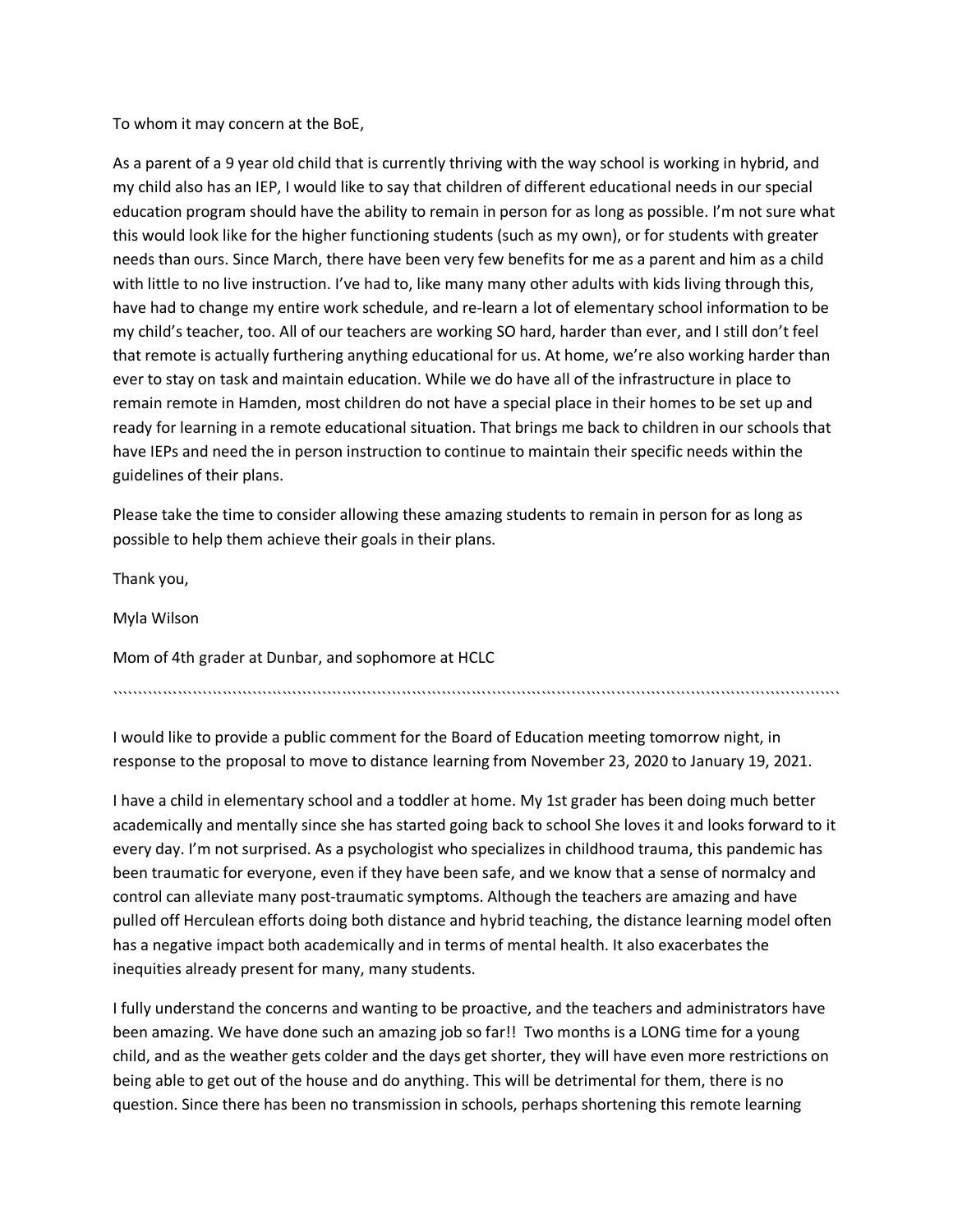period would make it easier on children (and parents), such that it doesn't start until mid-December leading into the December break, and then goes until January 19th. Many of us have not make any Thankgiving plans with family b/c school is our priority, and we will be left with no Thanksgiving plans and then no school as well. Moreover, this is short notice for those of us who need to find childcare to work. Providing us with more time to find those resources would help families immensely.

Thank you,

Melissa L. Whitson, Ph.D. Associate Professor of Psychology Licensed Psychologist 135 Ardmore St. Hamden, CT 06517 ````````````````````````````````````````````````````````````````````````````````````````````````````````````````````````````````````````````````

Dear members of the Hamden Board of Education,

I am writing in regards to agenda item 7(c), the Superintendent's recommendation to move to a distance learning model.

**As a parent and a fellow educator, I ask that you do everything in your power to maintain some inperson learning time for students who want that.** Full distance learning creates harm and hardship for too many children and families.

The safety measures you have in place have worked exceedingly well (bravo and thank you!). Although COVID rates are on the rise, and although the holidays may increase the spread, school could very well still be the safest place for Hamden's young people.

If staffing is the big hurdle, I urge you to think creatively about how to solve that problem. One idea would be to engage Hamden High School graduates who are home from college. This diverse group of young people might be eager to fill their idle time as classroom monitors (where the teacher joins via video), activity leaders, or even substitute teachers. They have spent this fall learning how to safely live and learn during the pandemic, and they will provide comfort and inspiration to the younger students in the schools they once attended.

Thank you for your time and service, especially during these extraordinary times.

Sincerely,

Makaela Kingsley

64 Harmon Street, Hamden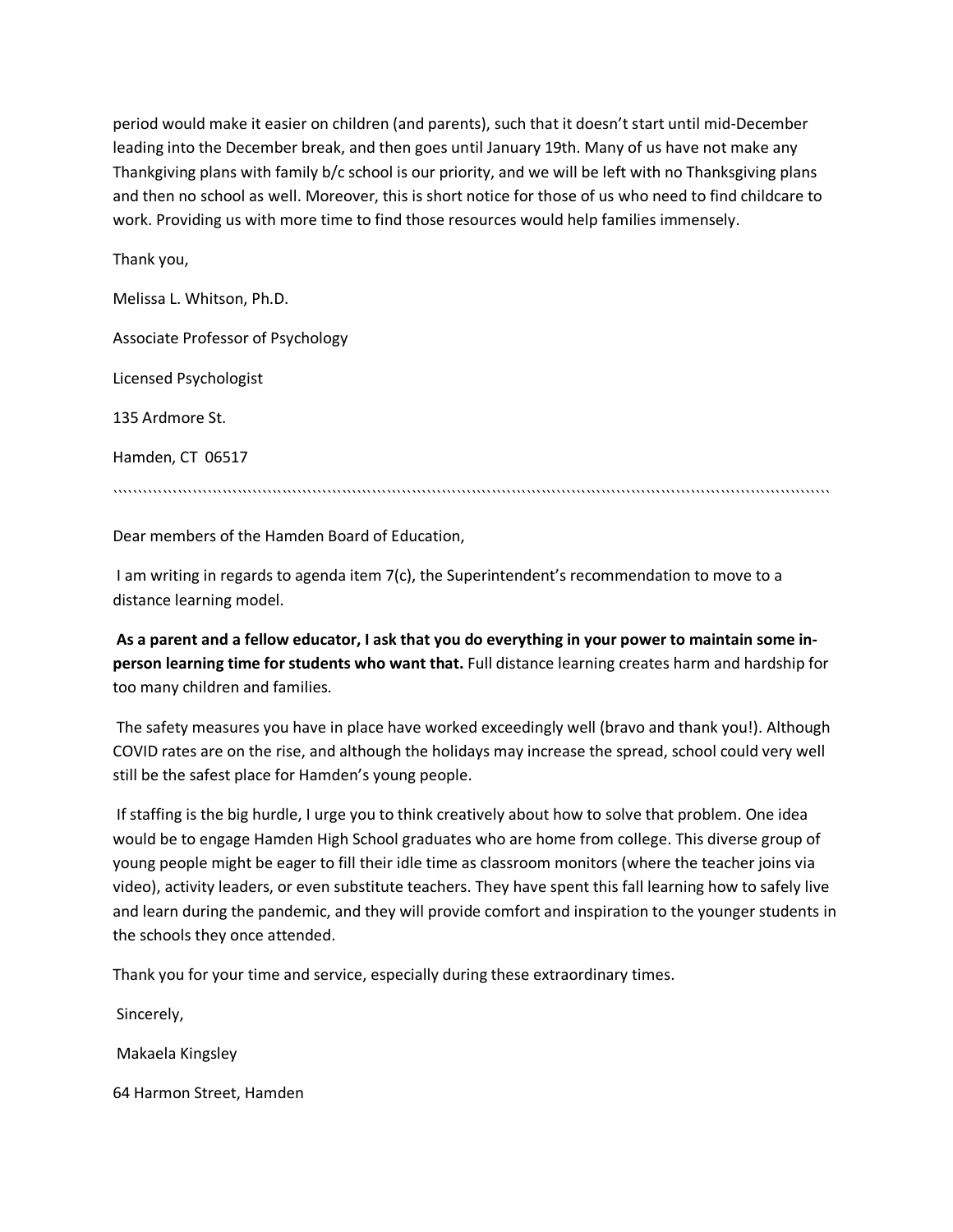Dear Hamden BOE members and community,

We understand that the district is considering whether it should move school to a full-virtual mode once more, mostly due to staff restrictions. We know this is a challenge and a difficult decision, but consideration of the costs and benefits for Hamden's elementary school children and their families clearly favors continuing to provide in-person learning. We propose that even if it is necessary to move the middle and/or high schools to full distance learning, the elementary schools should still have an inperson option.

Considering all of the current evidence, The National Academies of Sciences, Engineering, and Medicine Research recommends that school districts "**make every effort to prioritize reopening with an emphasis on providing in-person instruction for students in kindergarten-grade 5 as well as those students with special needs who might be best served by in-person instruction**"**<sup>1</sup>** . The World Health Organization (WHO) also notes that "**closures disrupt school-based services such as immunization, school meals, mental health and psychosocial support, and can cause anxiety due to loss of peer interaction and disrupted routines**" and suggests that "**closure of schools should be considered only if there is no other alternative". More caution is necessary regarding COVID-19 transmission in secondary/high schools and older students compared to primary/elementary schools**"**<sup>2</sup>** . Research has shown that there is very little transmission of COVID-19 in pre-schools and elementary schools, as long as behavioral practices such as those implemented in Hamden are followed**3, 4, 5**. So, the costs of keeping in-person learning in the elementary schools, in terms of risk of infection, is low. On the other side of the ledger, there are overwhelming benefits, especially for low income and minority families:

1. **Childcare:** If schools move to full remote learning, more parents in the community will have to leave their jobs and stay at home to care for the children. This is especially true for parents of young children. Some parents do not have the option of working from home and will have to decide whether to keep their job and the income it brings in or help their children with school. It has been shown that this problem carries a larger burden to low income families, minorities, and women **6, 7** and thus will tend to increase the already unacceptable gender, racial, and income gaps in our community.

2. **Focused learning:** As parents of a kindergarten student at Church Street School, we know that despite our best efforts to engage her in learning from home, remote learning is nowhere near as productive as in-person instruction. The effectiveness of remote learning is affected by many factors, such as the parents' need to juggle working from home (if that is even an option) with remote-learning, other childcare responsibilities, and the availability of distractions at home. Also, the remote lessons offer less content and cannot be adequately tailored to each student's needs. Hamden's young students' progress will be stunted by full remote learning.

3. **Child development and health:** Children need structured activities and routines, which are part of a regular school day. Children also benefit from social interactions beyond their close family. These interactions with teachers and classmates are needed for emotional and social development. In-person school also models healthy behaviors that families can continue to enforce at home. This includes healthy eating habits, social distancing, hand washing, and mask wearing. When schools are open,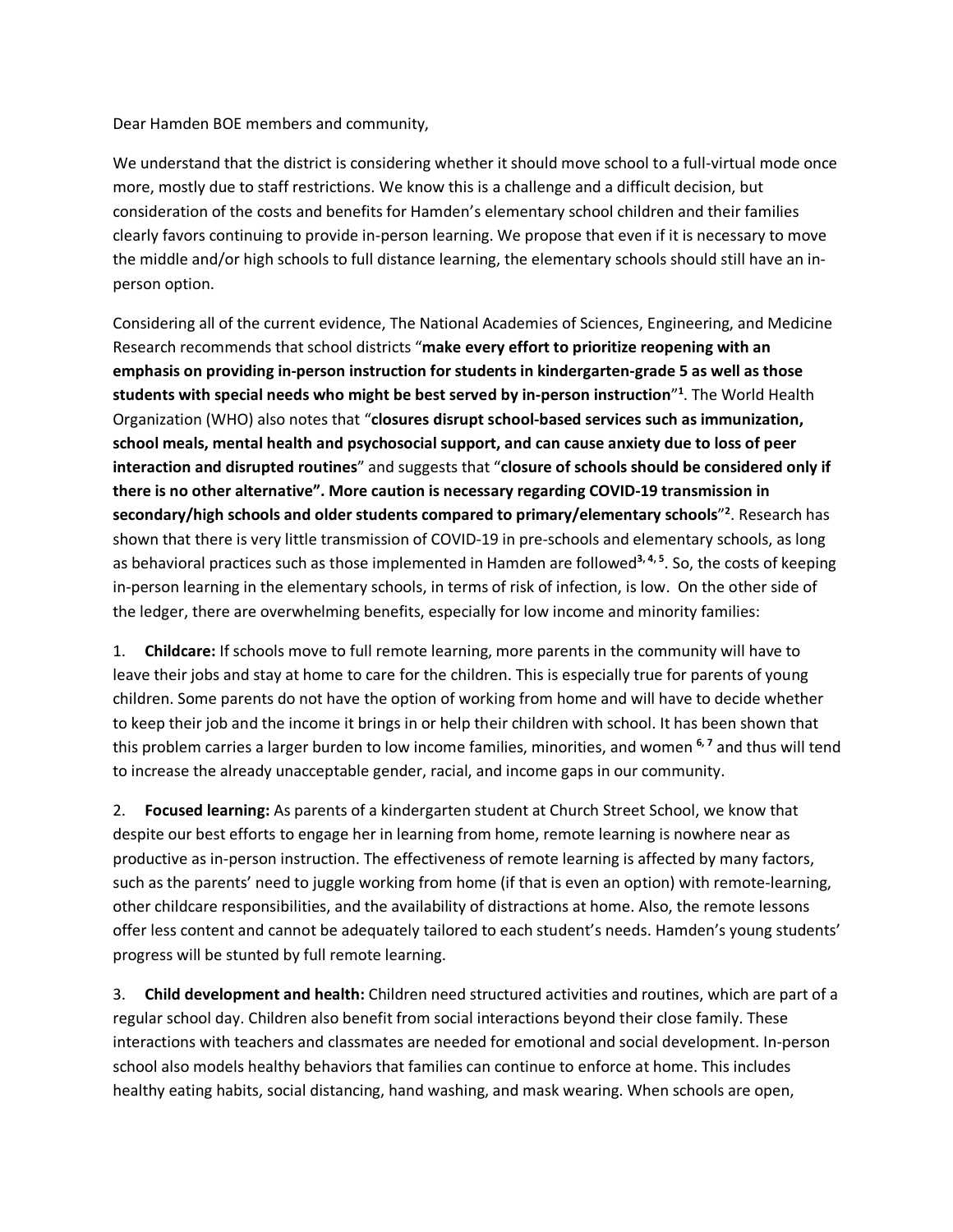students have access to nutritional programs and school-based clinics, which greatly benefit low income families who otherwise lack access to health care. Research shows that children participating in prolonged remote learning have increased levels of obesity due to the lack of a healthy meals and because children tend to do more sedentary activities when they are confined to the home (e.g. screen time). This again affects disproportionately low-income families and minorities **1,2,8,9,10**. Furthermore, inperson classes can also alleviate parental burnout, a chronic condition resulting from high levels of parenting-related stress due to a mismatch between the demands of parenting and the resources available for parents to meet those demands, which could lead to child abuse and neglect**<sup>11</sup>**.

Current scientific evidence indicates that elementary school children are at low risk to contract COVID-19 in school settings**4,12-14.** Thus, based on the items listed above, and the low infection risk of keeping the elementary school children at school, we believe that the benefits greatly outweigh the risks at this moment. If the infection rates continue to skyrocket and tilt the balance in the other direction, a new assessment would have to be made.

Sincerely,

Andrea Gloria-Soria and Nathan Havill, Church St., Hamden

``````````````````````````````````````````````````````````````````````````````````````````````````````````````````````````````````````````````````

To whom it may concern,

I am writing in response to hearing that Hamden Public Schools is requesting to be approved for full distance learning starting as early as November 23, 2020. This is concerning to me for a number of reasons.

First, my three young children are at Spring Glen School where there has not been a Covid case (staff or student) as of yet. Asd the Superintendent has mentioned often, the other school cases were community based and not transferred in schools. Schools have not been proven to be a spreading atmosphere of this virus as long as we maintain social distancing and masks (which Hamden does so well). I am concerned about the rash decision to go full remote when the metrics do not support this decision. If staffing is the issue, then decisions can be made by school, by grade, etc. This is not a systemic problem with a one-size fits all solution.

I currently work as a Grade 5 teacher in a district that is back FULL TIME, FULL CAPACITY with strict rules of cohorting, mask wearing, and social distancing. We are prepared to go full remote if the time calls for it, but we would never make that call when the metrics do not support the decision. As an educator, I know students learn best in school. There is no doubt that elementary students should stay in school as they need structure, routine, social interaction with peers and live learning to thrive.

Another consideration is the working family. Hamden is a town with two working family members for the most part. How can families support their livelihood? As an educator, how can I meet the needs of my students when I am forced to take off three days a week to care for my children at home? Again, if the numbers supported this decision, then the state would mandate a shut down.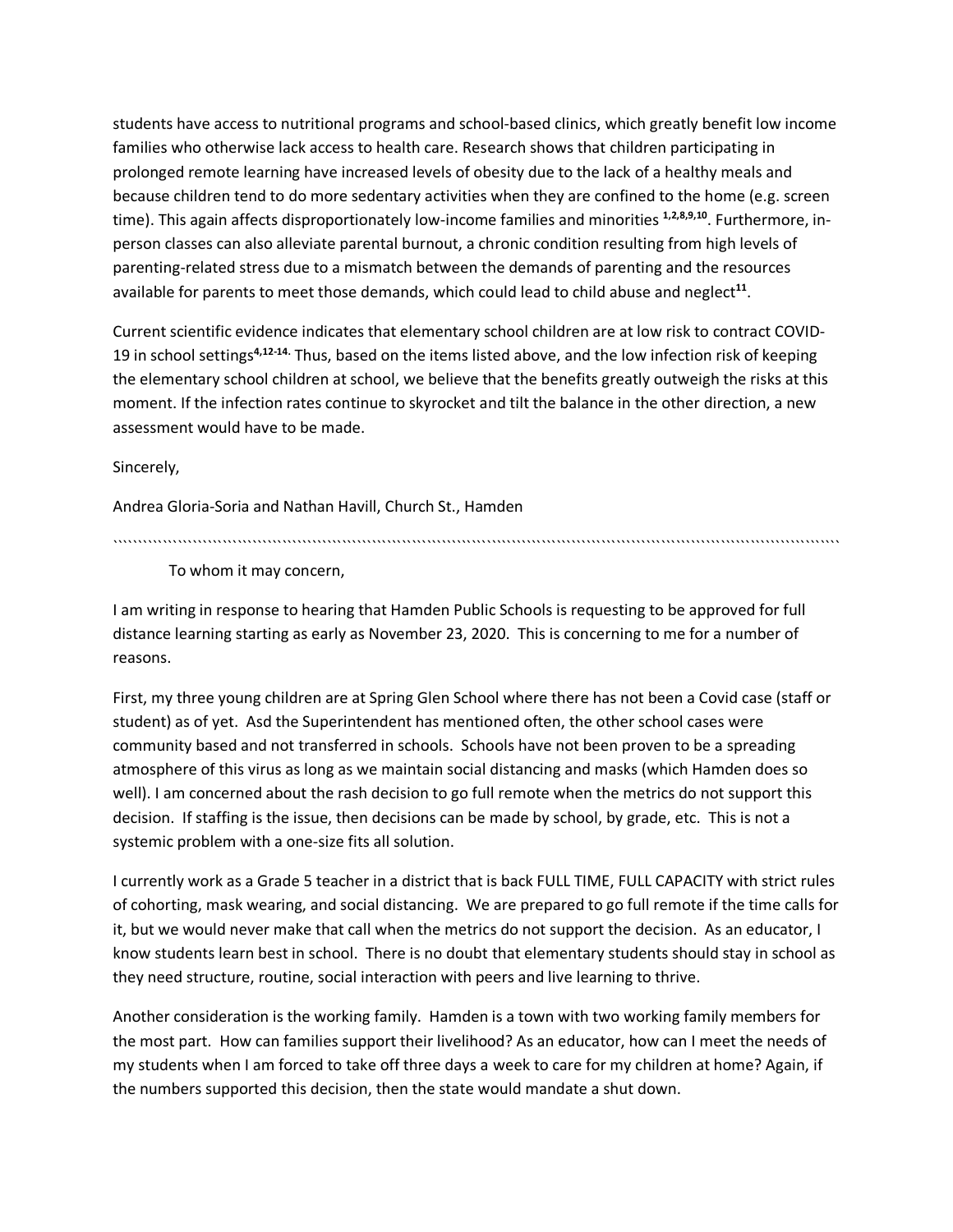I urge you, from one educator to another...reconsider this decision. I will fully support remote learning if the metrics in our schools support that. But going to remote learning in two weeks is not in the best interest of the children. We can do better. We must do better.

**Thanks** 

Kelly Sobocinski

```````````````````````````````````````````````````````````````````````````````````````````````````````````````````````````````````````````````

To Whom It May Concern:

I am writing with comments and concerns regarding the Superintendent's proposal to move all Hamden schools to fully remote from the period of 11/23/20 until 1/19/21.

I have worked as a clinical social worker in the school setting for over 15 years, and it is in my professional capacity that I note that socially and emotionally, it is best for children to be in school. Prolonged periods of distance learning is particularly harmful to the most vulnerable children: the youngest, the exceptional learners (ELL, special services, etc) who need support, the children whose parents struggle to provide supervision during working hours. It is right and appropriate to close schools due to infection rates, but to close when health indicators aren't there yet is harmful and burdensome.

I understand that the there may be challenges in maintaining appropriate staffing levels. The teaching community has been doing a wonderful job, and I'm 100% behind them! I am curious about what thoughtful and creative possible solutions have been kicked around to address this particular problem.

Other members of the community have made a number of important points about this issue, including the following:

- Utilize the young adults home from college as a backup workforce,

- Keep elementary and middle schools open and reallocating staff from the high school to work at the open schools,

- Support teachers with backup childcare in the event that their children's schools close,

- Plan on a shorter period of closer that allows for more preparation time: for example mid-December to mid-January,

Note: if the public schools close, then the private and parochial schools should close too. The Mayor should only back suggestions that he is willing to implement for his own child as well.

Thank you for your time! Laura Davidson, 53 Santa Fe Ave, Hamden, CT 06517

To whom it may concern,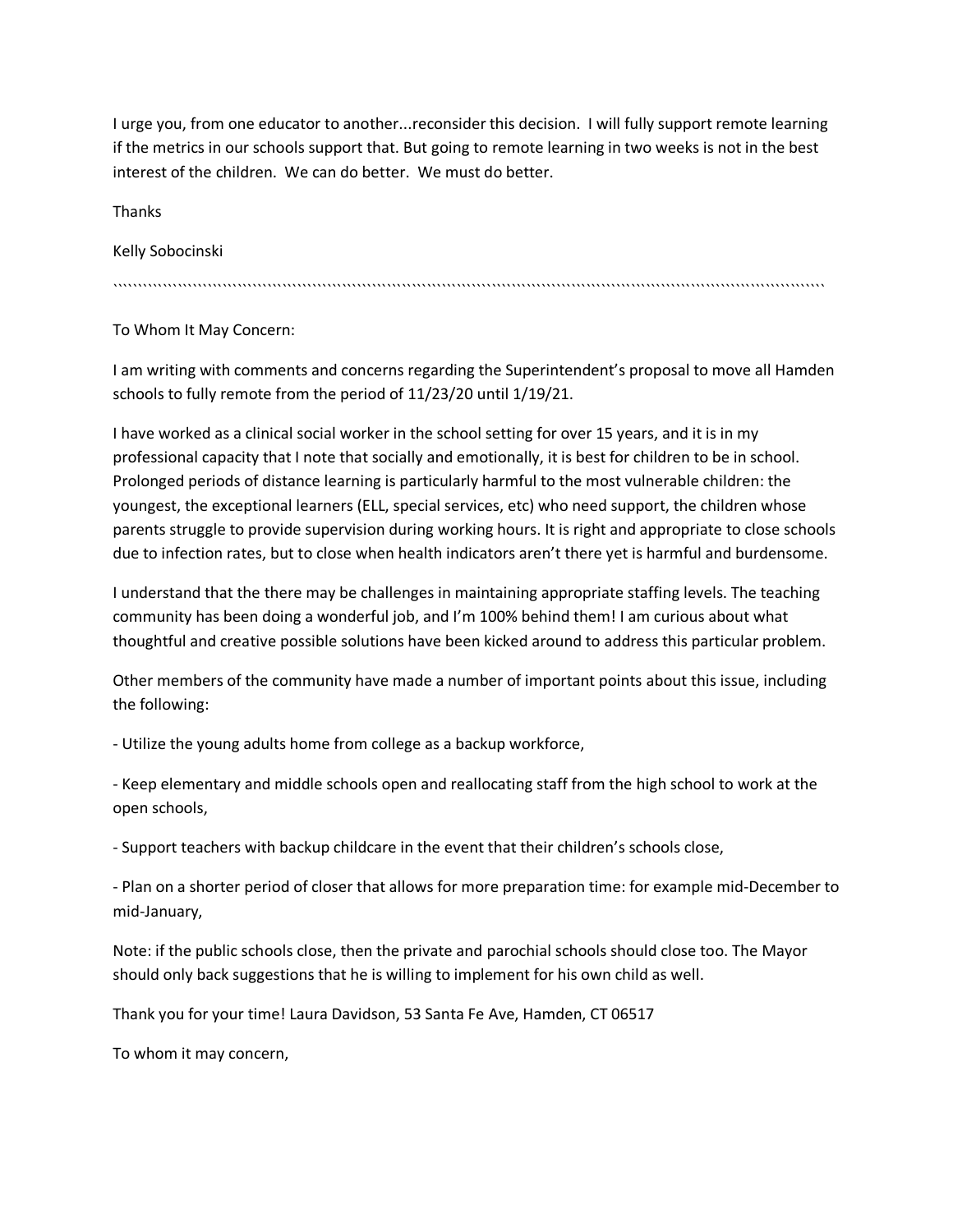I write to in regards the upcoming BOE meeting, where will apparently be discussed the proposal to return Hamden public schools to full remote learning until late January. As the parent of two children in the Hamden public schools (Spring Glen Elementary, and Hamden Middle), I write to implore you not to take this step. I fully understand that staffing issues have created a difficult situation for the schools, but for working parents of young children full remote learning is an unmitigated personal, education, financial, and emotional disaster. It will lead to disproportionate harm to the most vulnerable children in our community and will similarly disproportionately harm working women who, we know, are dropping out of the work force at unequal rates to manage remote learning for their younger children.

I understand that the issue of staffing creates difficulties that cannot be fully controlled. Be this as it may, even in a worst-case scenario there are at least some other options. If all Hamden public schools cannot be kept open for in person learning, then at the very lease please find a way to ensure that the elementary schools remain open. Unsupervised remote learning for elementary school children is - and everyone knows this - not really remove school. It amounts to assisted home schooling and requires nearly full-time supervision from a parent if it there is to be any real education at all. It should be possible to reallocate staff to preserve in-person elementary school operations even if middle- and highschool must go remote. You have a duty and obligation to Hamden families to consider this option as well.

Thank you for your consideration and your hard work,

Eric Greene, 109 Santa Fe Avenue, Hamden

`````````````````````````````````````````````````````````````````````````````````````````````````````````````````````````````````````````````````

If the schools go to full remote learning as an essential worker where will I bring my child? I have no vacation or sick time left due to the remote learning last school year. Will the town be reimbursing parents the cost of childcare? As a single parent, I have already had to reduce my hours due to the shortened school day. I understand that you are having staffing issues, but why should our children suffer due to a human resources issue. I am as always grateful to the teachers and everyone that works in the schools, they are all essential workers. That being said, we are all paid to do a job no matter the circumstances. I cannot call out of work or work from home because there is a risk, I will contract COVID19. We all take that risk walking out our front door every day.

Also, the current remote learning curriculum is abysmal. My child tested positive before school began and did remote learning for the first two weeks of school. The internet in the school rarely worked, which was supposedly fixed but there are still major issues and 35 – 45 minutes total online with the teacher daily is insufficient time for an elementary school student. The expectation that parents will again be responsible for teaching our children the full curriculum is unacceptable. I will of course support my child and help him in any way I can, but I am not an elementary school teacher. Our children need to stay in school and will suffer if you go to full remote learning for the proposed two months.

Regards, Kathleen Kaliscak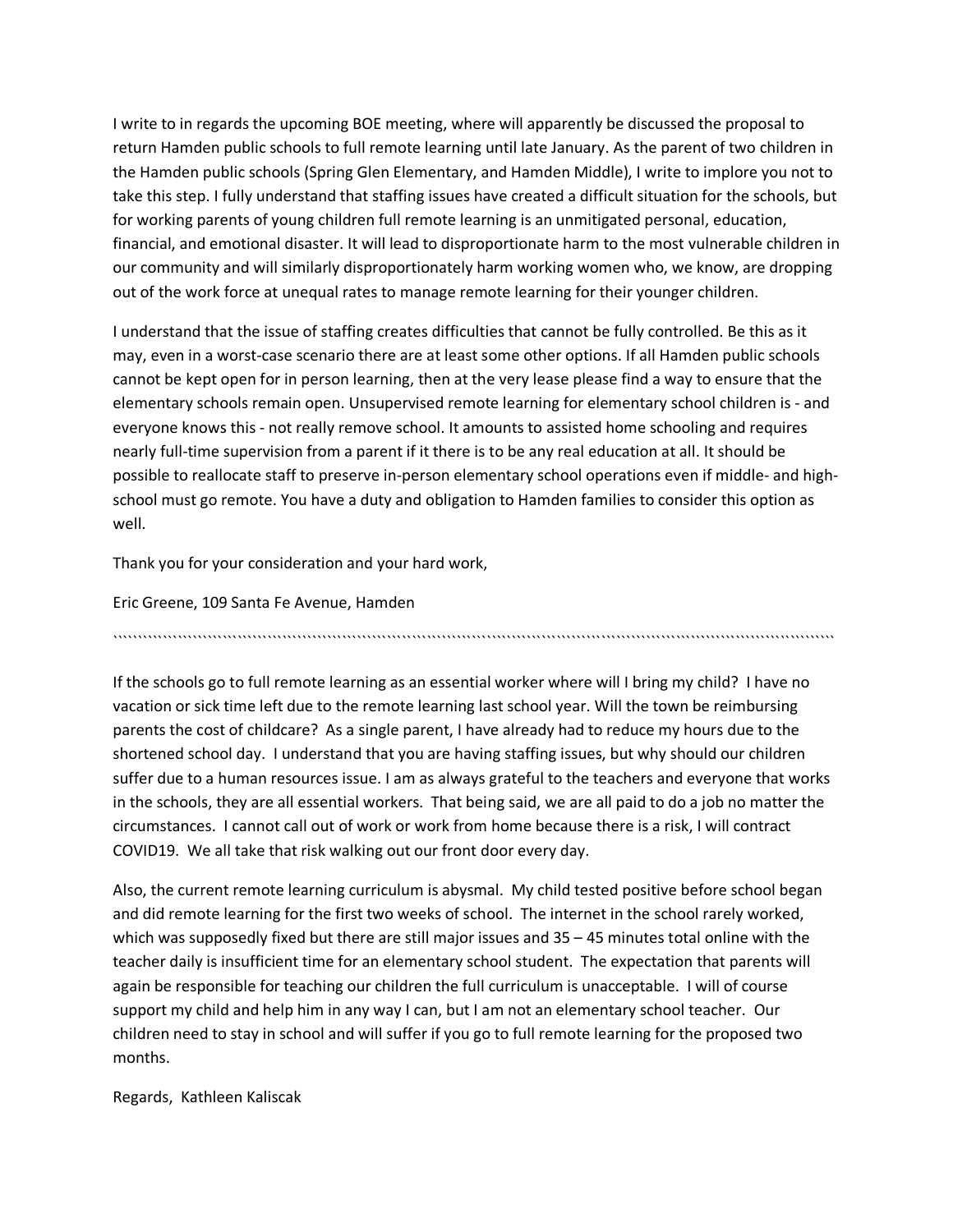Hello PTA,

I think it would be great to move all students to distance learning for several reasons.

First is for the teachers.It is an incredible tax on teachers to risk their health and safety to e in the classroom is an issue of dignity and respect for them, and moving to distance learning would reflect our value of their work. Another is that they have a harrowing balancing act between the in-person students and distance learning students is very hard for them, and any way we can help by streamlining would be a gift of respect to their work.

Second, it is for the students. It is very hard for the distance learning and in-person students to balance between each other their schedules and accomplishing tasks. Because of the burden on teachers, both groups of students struggle, and to streamline so that teachers can focus on the students and the feedback between these two high-demand tasks would benefit the students.

Third, it would benefit families, particularly working parents, to have a streamlined, student-focused school situation so that parents can have reduction in complication to help their students participate and engage in school and education as much as possible.

```````````````````````````````````````````````````````````````````````````````````````````````````````````````````````````````````````````````

Warm regards, Sarah Dunn

To Whom It May Concern,

I wanted to make sure our voice was heard prior to tonight's BOE meeting specifically regarding the decision related to transitioning from Hybrid to Remote for the balance of the year following the Thanksgiving holiday. While I understand the resourcing issues that are challenging for the district during this unprecedented time, I would ask that extra consideration be given to solutions for our youngest students. I have a first grader at SPG and we just transitioned from full remote to in person/hybrid in early October. I cannot tell you how grateful I am to the SPG community, staff and teachers for all that they do. My son is a different and happier person since returning back to school. He skips home every day!!! I have always Said a skipping child is the sign of a happy child. That said, I cannot stress enough how important it is for the youngest children to have the opportunity for socialization and live interaction with their teacher. Virtual is fine and manageable 1-2 days a week (and the teachers are amazing btw), however there is no real substitute for live interaction especially during this crucial developmental stage.

If pushed to move to a remote model again, can the BOE at least consider an option to keep K-2 or up to 3 in a hybrid model? There has to be some creative options that can be considered.

Does it have to be all grades or can't a solution be developed for our youngest students. Further if a remote model must be considered why for so long? Can't other time frames or on/off weeks be considered? I really really hope the BOE does not move in a remote model direction it really will be devastating to our sons learning and will potentially force us to consider other options outside of The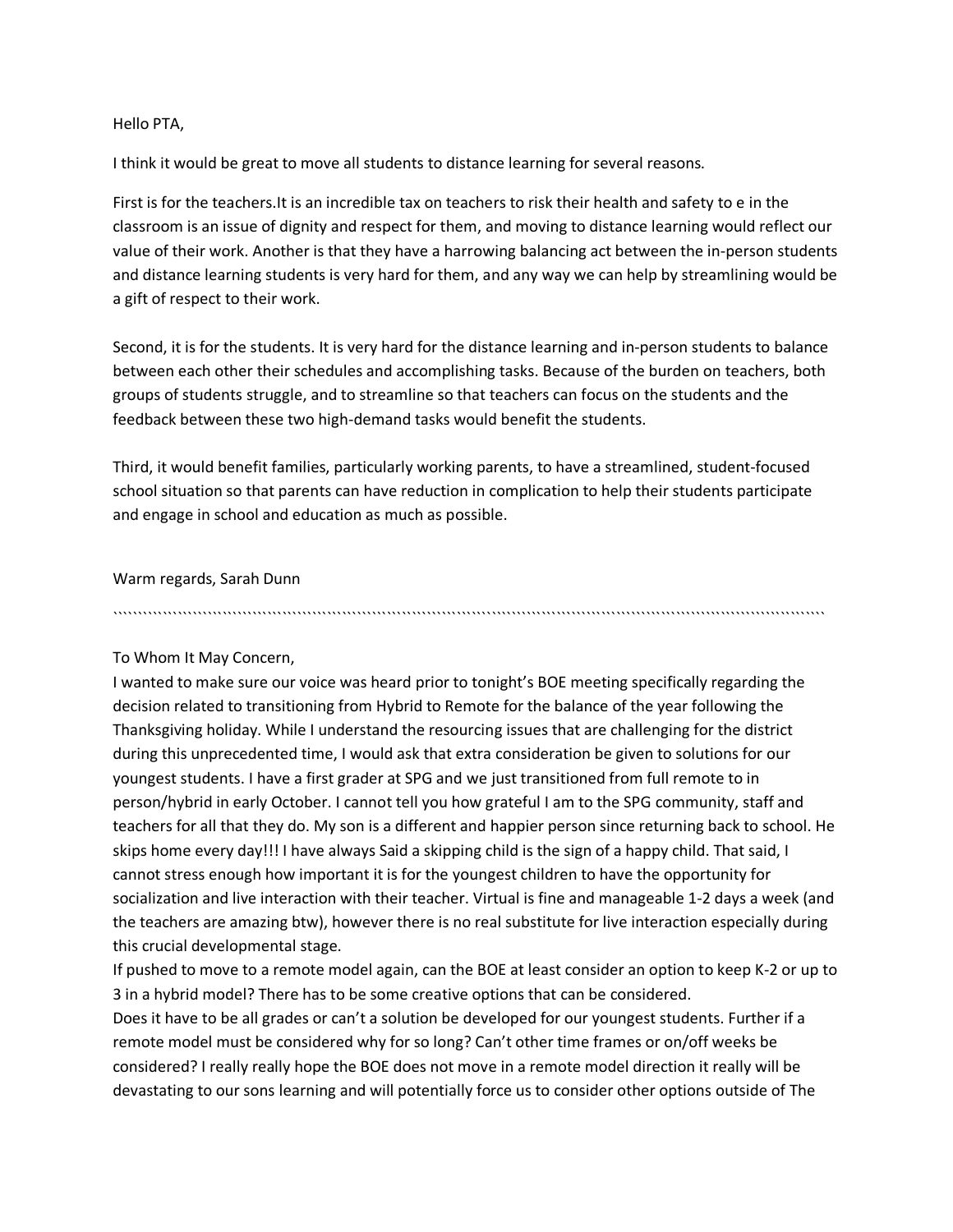Hamden public school district. Thank you for hearing our concerns. Sincerely, Elizabeth Ranfone ``````````````````````````````````````````````````````````````````````````````````````````````````````````````````````````````````````````````````

On going to distance learning from Thanksgiving to mid January.

I think we should wait assuming we have the staffing to wait.

This is a hard time of year and going virtual will just make it harder. It will be rougher on the kids as they get a little crazy this time of year when they can't play outside as much and as it gets closer to holidays.

It will make it easier to travel which I don't think is encouraged this year. But some will travel so maybe the 2 weeks after break is a good idea.

I'm working home so it is less of a hardship for our family than others, and I think we all expect it to happen for a short time. But thanksgiving to mid January is so long, I worry the process my kids have made since they went back will diminish. I don't know if you have any elementary kids, but someone has to be on top of them the whole time. They just don't know what to do if they don't know what to do. Meaning someone can't work to make virtual school happen. There is only so much the teachers can do.

Misha, Spring Glen Hamden

``````````````````````````````````````````````````````````````````````````````````````````````````````````````````````````````````````````````````

Hello-First of all, I want to thank the teachers, principals, and BOE for making in-person learning possible so far this school year. It was vital for my children, both to reignite their love of learning and their mental health. So, thank you!

I am adding my voice to those who may be writing in to see if the schools might not plan for a two month closure. Would one month be enough? I realize that the primary issue is staffing and not transmission, so maybe there are concerns driving the two month closure that aren't clear to me. If we must go to distance learning, I hope teachers will be supported to do all they can to keep kids feeling engaged and connected--via synchronous learning when possible and community building efforts. My kids suffered in the spring, especially my 2nd grader, who cried herself to sleep every night for weeks because she missed her teacher and her friends.

I also hope that we--as a region--are studying where transmission is actually occurring (which doesn't appear to be in classrooms), and focusing on stopping or drastically altering those activities.

Thank you--Kaari Pitkin (parent of two Spring Glen students)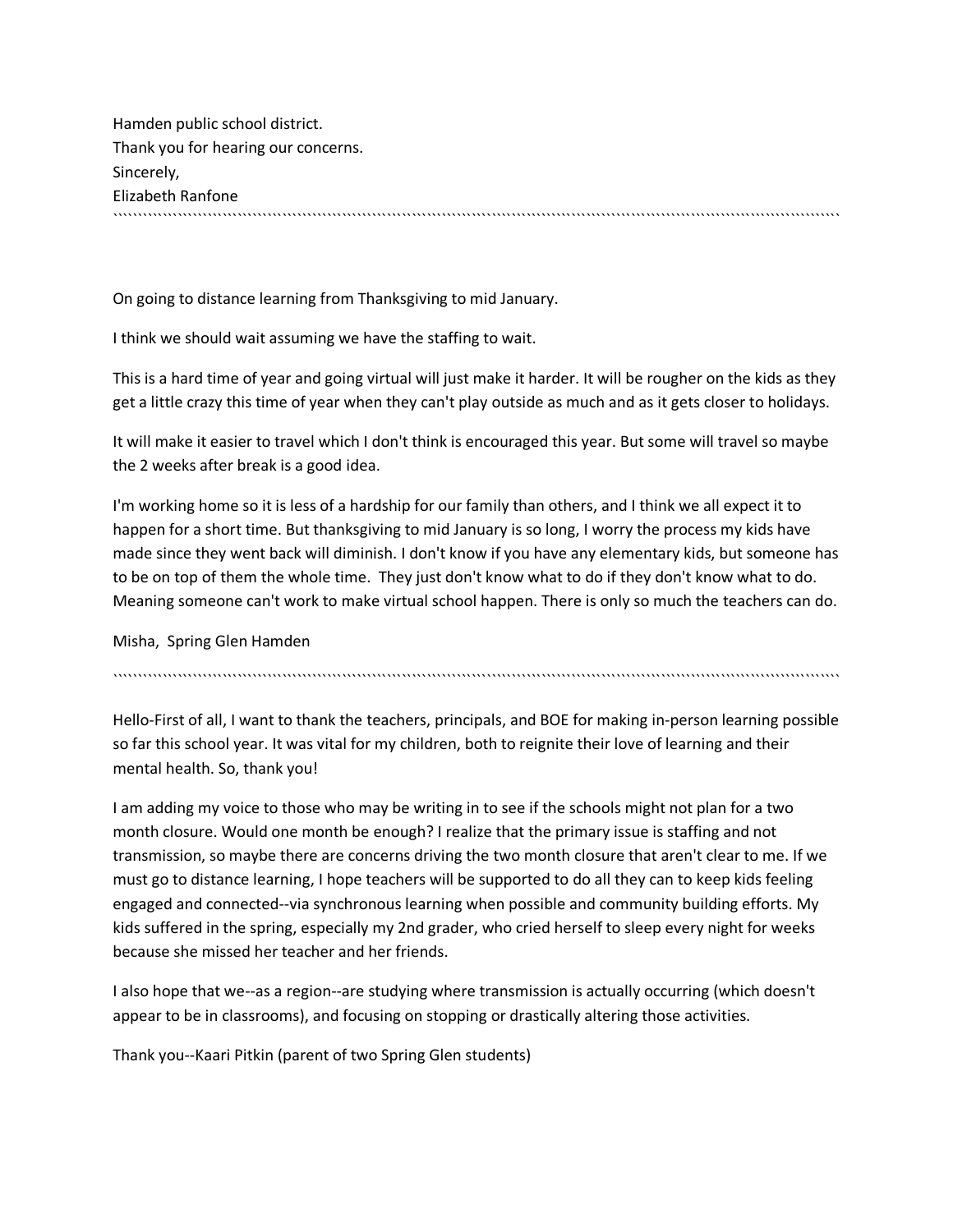Dear Board of Education,

Thank you for guiding our children through these early months of school with such consummate care and skill. It has meant the world to them to be there in the building, in the presence of their teachers and classmates. If Covid has taught us anything about schooling, it's that we were beginning to undervalue what a difference in-person learning among a group of others makes to a child. Last spring, it was alarming how little our children learned after they'd both been learning so well before March, and how alienating distanced learning was for them. They both regressed in all sorts of ways—missed their teachers and friends, seemed somehow to absorb information differently, without the thrilled verve of truly engaged students. I understand that none of this is probably any news to you, that your hopes are to keep schools as open as possible during this completely unusual time. Still, two months of closure when transmission within the schools isn't high does seem extreme. I hope you'll find ways to make the time away much less. Best wishes Nicholas Dawidoff

``````````````````````````````````````````````````````````````````````````````````````````````````````````````````````````````````````````````````

To Whom It May Concern,

I'm writing in regards to the news that the Superintendent has proposed that all Hamden schools go remote for two months during the holidays.

I object that this was brought to the public's attention only two days before the BOE meeting. I also object to the fact that we have not yet been provided the Superintendent and BOE's RATIONALE for this decision, which would help the public be better informed as we react to this news.

Two months is a long time to close schools. My kindergartener does not do well with remote schooling and my husband and I, both working parents, do not really have time to spend the day doing school work with him. His participation in school for those two months will likely only be pro-forma, given the other constraints in our lives. I imagine other children will likely not receive a good remote education over these two months, not because of what is being delivered by the schools, but because of the many challenges of remote schooling for families and children of certain age groups.

School transmissions do NOT seem to be occurring in Hamden, nor do schools appear to be driving rising rates anywhere in the world. Obviously, rates ARE going up. But closing schools instead of restaurants and nail salons in order to mitigate or prevent a second wave of COVID seems deeply unfair, and not based in science.

I have heard that this may be a staffing issue-- that teachers traveling out of state for the holidays will need to quarantine for two weeks, which leads straight into the next holiday, then the next. This seems like a very real obstacle. But I wonder if this rationale maybe means that the decision should be made school by school, after asking the teachers there what their holiday plans are?

We need more information. This is a huge step to take without having provided the public more information, well in advance of the vote. Best, Raquel Otheguy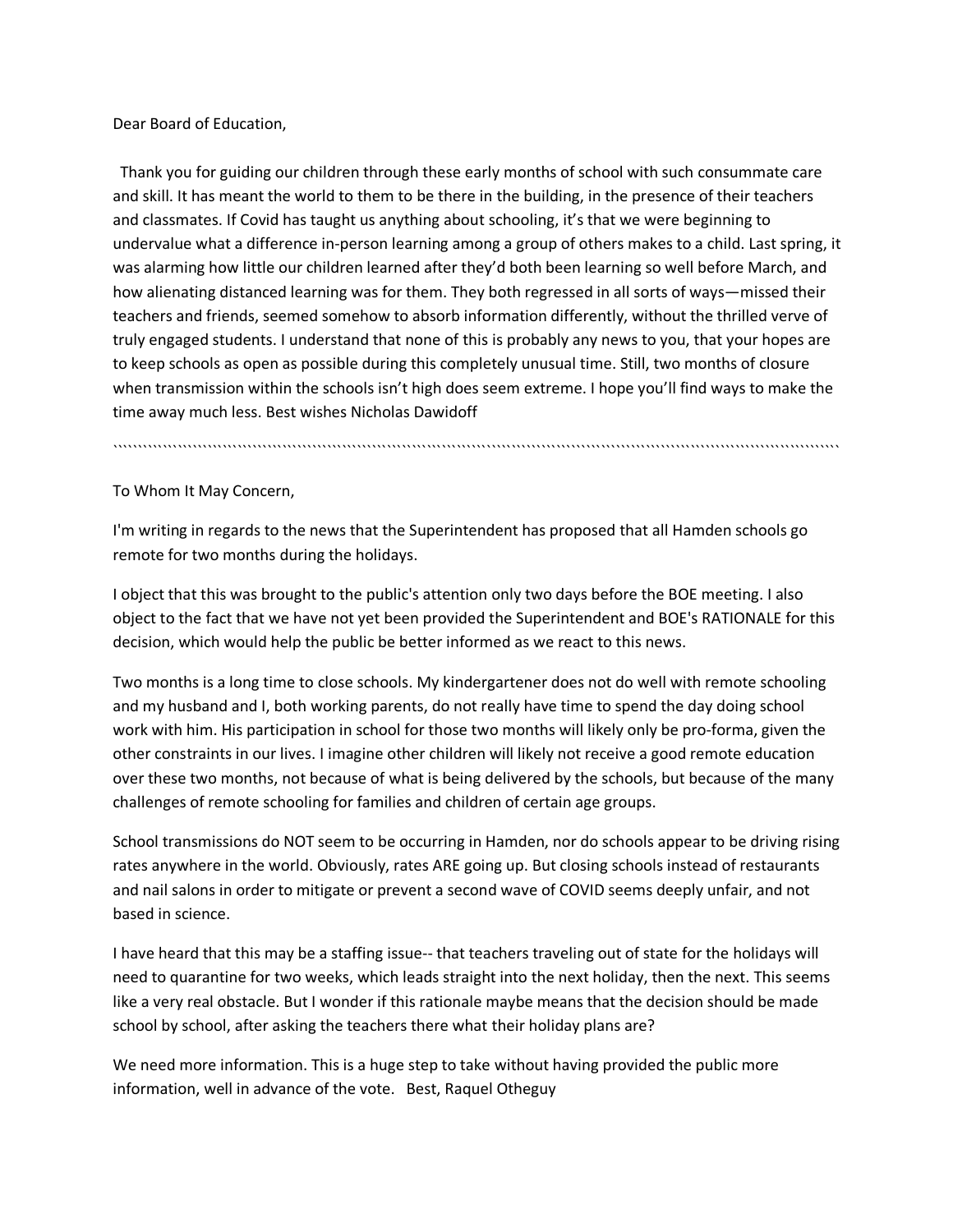### Hello,

I'm the parent of a 7th grader at HMS and a 4th grader at Ridge Hill. The reason for writing is to share one aspect of our positive experience at HMS. My son is very lucky I've learned to be in the resource room. He is a hybrid student. In the beginning, I was in communication with him several times a day as he settled in. I think that was key. We talk if there are problems or concerns and she is the one who investigates and speaks to his teachers. There are lots of "heads up" in both directions. We are also lucky because the resource room is his last period of the day, so he goes over the day's classwork with her and she makes sure everything is complete. She let's me know if he isn't. Today he's doing his work from home and there are no zooms. He's currently trying to improve his social studies and math grades, so she wrote to me to make sure he completes certain worksheets. I work for her. She works for me. We're working together. It's an excellent system.

I'm writing to ask that when we go full distance (and I believe we should soon) every family has at least the opportunity to have help akin to having a resource room teacher. I've noticed that he is having an easier time than many of his peers and a more positive experience. He may disagree because he gets away with less, but that's the idea. His work is more likely to be done. He's doing well academically. He's less stressed and so am I. I think while kids are learning from home all of them need a person dedicated to their experience and a point person for their families. Some will need more than others, but I believe all should be personally offered.

It's my opinion that the schools need to be closed and we may decide to pull them out before Thanksgiving. Don't make me be the bad guy, close the schools. However, when you do close them, please give every parent a partner in the school.

Thank you, Sarah Bolitzer

``````````````````````````````````````````````````````````````````````````````````````````````````````````````````````````````````````````````````

Good Evening Hamden Board of Education,

I am writing this e-mail to express my deep concern about the potential decision to move to a remote learning format effective Nov 23, 2020.

I am the parent of a fourth-grade student who receives special education services. He has been placed on remote learning for a total of 20 days thus far this year, despite my family's decision to have him attend school for in person learning 4 days a week. Families were given a choice to select remote learning or in person learning based on their level of comfort given the circumstances. Unilaterally moving to a remote format removes that option for a family to choose what is best for their child. Why is it necessary to make this decision based on information that is not yet known? Several districts have dealt with Covid cases and have not resulted to placing entire schools or their districts on remote learning. In addition, this decision places an extreme hardship on working families to arrange for a remote learning setting for an extended period of time.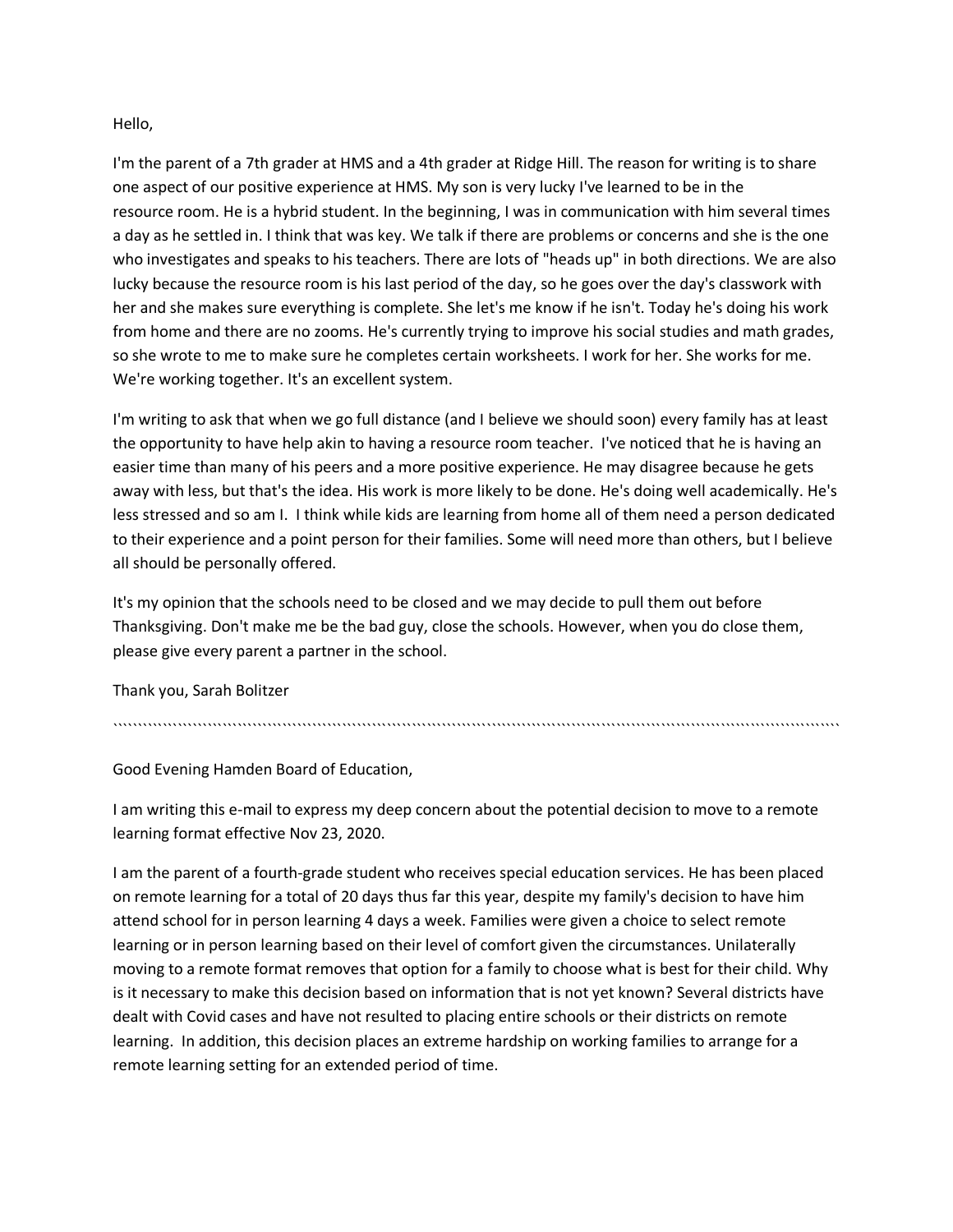I respectfully ask the Board to consider the educational, social, and financial implications this decision would have on students and families of school age children. There are many scheduling options available other than placing the entire district on remote learning.

Respectfully,

**Brian Gordon**

80 Robinwood Road

``````````````````````````````````````````````````````````````````````````````````````````````````````````````````````````````````````````````````

Hello,

I'm the parent of a 7th grader at HMS and a 4th grader at Ridge Hill. The reason for writing is to share one aspect of our positive experience at HMS. My son is very lucky I've learned to be in the resource room. He is a hybrid student. In the beginning, I was in communication with him several times a day as he settled in. I think that was key. We talk if there are problems or concerns and she is the one who investigates and speaks to his teachers. There are lots of "heads up" in both directions. We are also lucky because the resource room is his last period of the day, so he goes over the day's classwork with her and she makes sure everything is complete. She let's me know if he isn't. Today he's doing his work from home and there are no zooms. He's currently trying to improve his social studies and math grades, so she wrote to me to make sure he completes certain worksheets. I work for her. She works for me. We're working together. It's an excellent system.

I'm writing to ask that when we go full distance (and I believe we should soon) every family has at least the opportunity to have help akin to having a resource room teacher. I've noticed that he is having an easier time than many of his peers and a more positive experience. He may disagree because he gets away with less, but that's the idea. His work is more likely to be done. He's doing well academically. He's less stressed and so am I. I think while kids are learning from home all of them need a person dedicated to their experience and a point person for their families. Some will need more than others, but I believe all should be personally offered.

It's my opinion that the schools need to be closed and we may decide to pull them out before Thanksgiving. Don't make me be the bad guy, close the schools. However, when you do close them, please give every parent a partner in the school.

Thank you, Sarah Bolitzer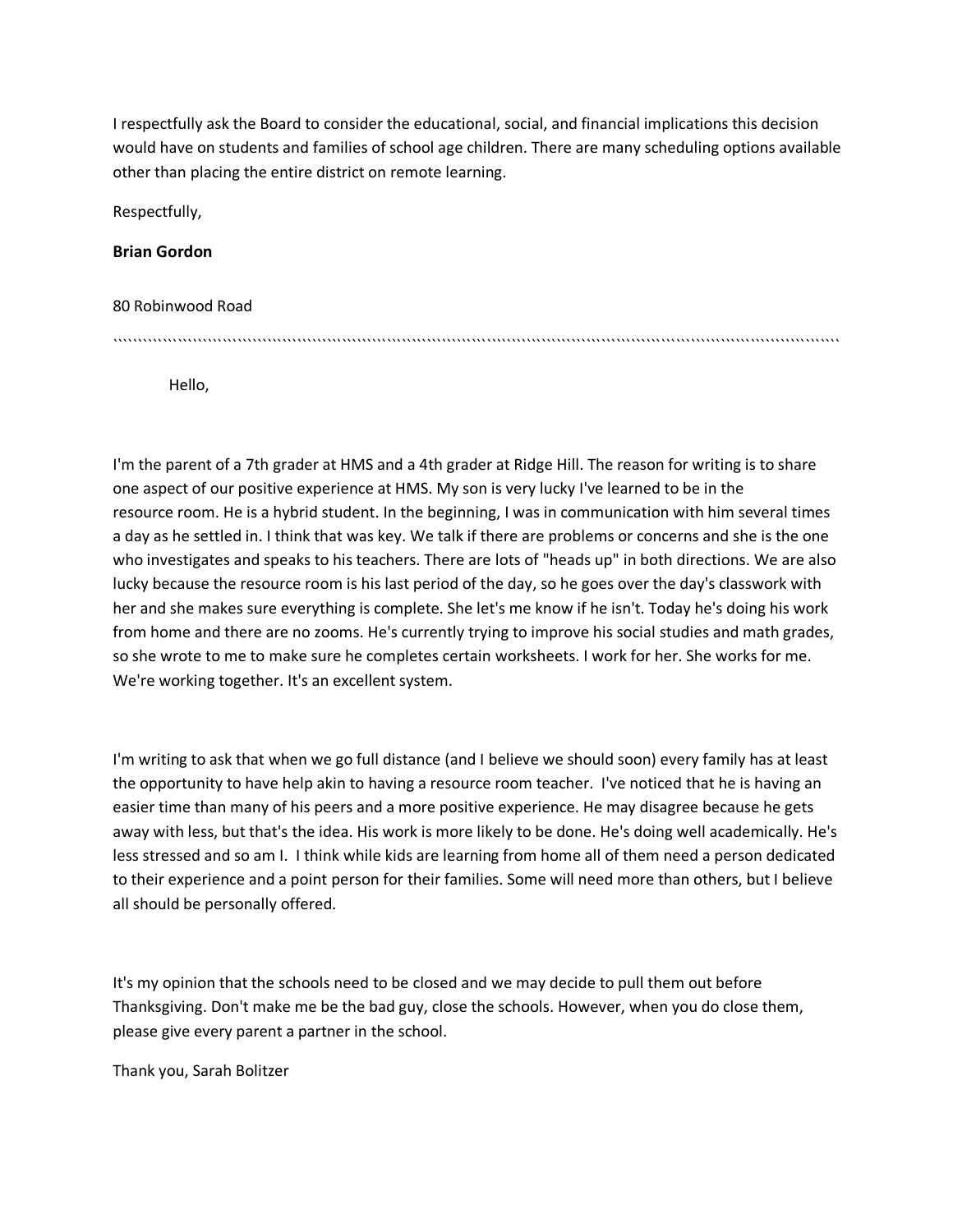### Good Evening,

My name is Justin Boucher. I live at 167 Dessa Drive, and I have two sons at Spring Glen School, where (as I write this) I am aware of no cases of Covid-19 since the start of the school year. I wish to comment regarding tonight's action item " Approval of Superintendent's recommendation to move students to a remote learning platform starting on November 23rd and returning on January 19, 2021."

I would like to begin by saying that though I was skeptical about the ways in which Hamden crafted its hybrid plan, I have been pleased with its implementation. My sons are happy at school. They are learning at school. And given that to my knowledge there has been no in school transmission, I feel they are safe at school. It has been an adjustment to be sure, but it is a testament to the hard work of teachers and administrators that this model feels like school to my kids. I am invested in keeping it going for as many students as possible, as long as it is safe to do so.

Tonight I hope to raise some questions about the necessity of making this choice at this time, the equity concerns inherent in the district's implementation of the hybrid/distance model and the communications mechanisms that the district uses.

I have read through the website, drafts of the reopening plan, and the frequently asked questions. I have found little there to explain the necessity of this choice at this time. The CDC guidance listed on the schools' website merely states that between 25 and 50 cases/ 100,000 we should intervene in the ways in which we have already intervened (masks, cleaning, social distancing). What are the numbers that are driving this decision? Why 2 weeks from now? What do we imagine will be different on January 19th? And what will the metrics be for returning to school?

This raises a related series of questions that concern the district's commitment to equity. I understand that some schools in the district have been forced to close due to staffing concerns in quarantine. Is there no way to reconsider the staffing distribution around town to account for this? Should Spring Glen Or West Woods pick up another cohort if Ridge Hill is forced to close? I understand that cohorting may prevent any kind of short term staff reallocation but does that really leave us with only the option of reverting to distance learning? To that end, what changes have been made to distance learning to ensure equitable outcomes for students across the district? Is there a series of academic metrics the administration will be using to assess the success of distance learning? What is the cycle of review for those metrics?

This brings me to my final concern about communication. Parents are left with so many questions in these moments, and base levels of trust are lower than they could be. I have become accustomed to receiving daily calls from the district. It frustrates me that a change of this magnitude could come before the board with only the minimum legally required notification (Three tabs into the website, on the second page of a pdf). I deeply appreciated one of the board members drawing the community's attention to the agenda item. But the district's chosen method of communication breeds mistrust. Unlike discussions of redistricting, which were heralded by months of public discussion, changes to schools in Covid have been largely decided behind closed doors. The board has gone on to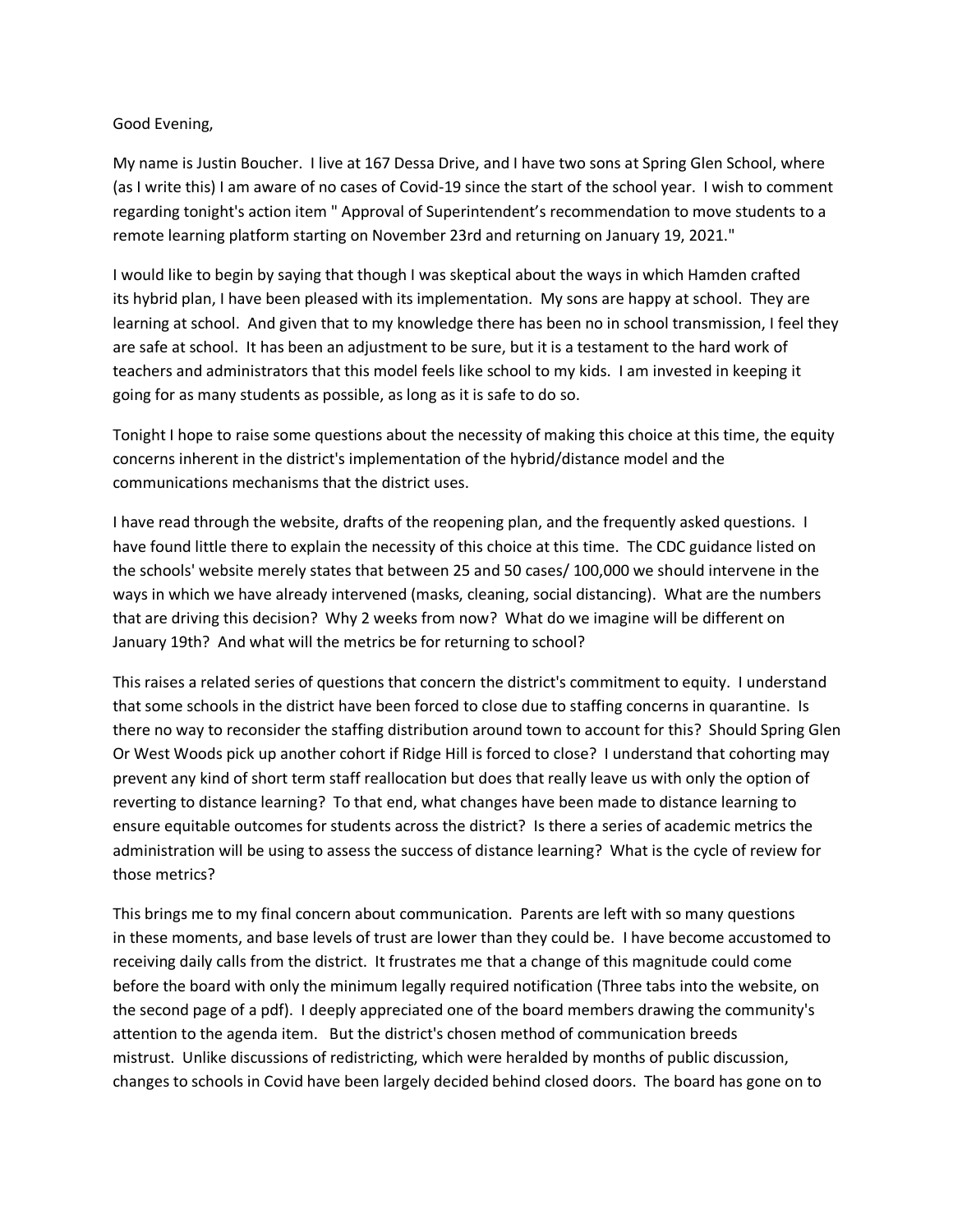approve those changes with little amendment, leaving us to believe that each change was already a forgone conclusion, and to fear that our voice is not welcome.

We all recognize that we are in an emergency situation, and that change can come at a moment's notice. In the spring there were clear and compelling reasons to shut down the entire district. It has been clear for some time that going remote might be a necessity again. As a teacher and a parent I simply don't see that need at this time. Making this choice, out of anything less than the greatest necessity, has such momentous consequences for the learning community, it deserves a robust public discussion based in available data (i.e. infection rates, in school transmission rates, teacher absence, and fiscal cost). And I fear that when decisions of this magnitude are brought to the board in this way, discussion will be less robust, less public and garner less support than it should.

Thank you for your time, and for all your hard work.

``````````````````````````````````````````````````````````````````````````````````````````````````````````````````````````````````````````````````

To: Board of Education, Superintendent Goeler, Assistant Superintendent Melillo, HR Director Gary Highsmith

From: Diane Marinaro, HEA President

I am well aware of the Board of Education's right to make decisions regarding the school schedule and instructional modality. It goes without saying, that this unprecedented time has changed public education as we know it. With those changes come uncertainty and concerns for teachers, students and all staff as to the direction we are going in, knowing there are no definitive answers as to what the future will bring.

The CT positivity rate has continued to be troubling to all. Schools across the state, and in Hamden have documented cases and have had to quarantine individuals, groups or an entire school building in order to keep others safe and healthy. Other situations are impacting us that we cannot control such as school/daycare closures and then teachers having no one to care for their own child when it happens; other districts are changing their school schedules and teachers once again do not have someone to care for their own children. No matter what is done, cases continue to occur and the absenteeism of staff and students is growing. On many days there are not enough teachers available in a building to cover classes. Students then report to another teacher's classroom or to a large room to do work. Students are being exposed to others they would not normally be in contact with as are the teachers. The cost for covering classes is adding to the Board's budget and it is no one's fault, but it is a reality. There is a lack of instructional continuity due to the unique circumstances in which we are living and teaching. I applaud the district's handling of COVID cases and quarantining those who need to be, but taking precautions is not enough. We need more assurances.

I understand and appreciate the concerns of closing down the entire district. Doing so would impact families and work responsibilities for many. However, when I weigh in the risks and costs both academically, monetarily, and especially physically and mentally, I believe the Board needs to discuss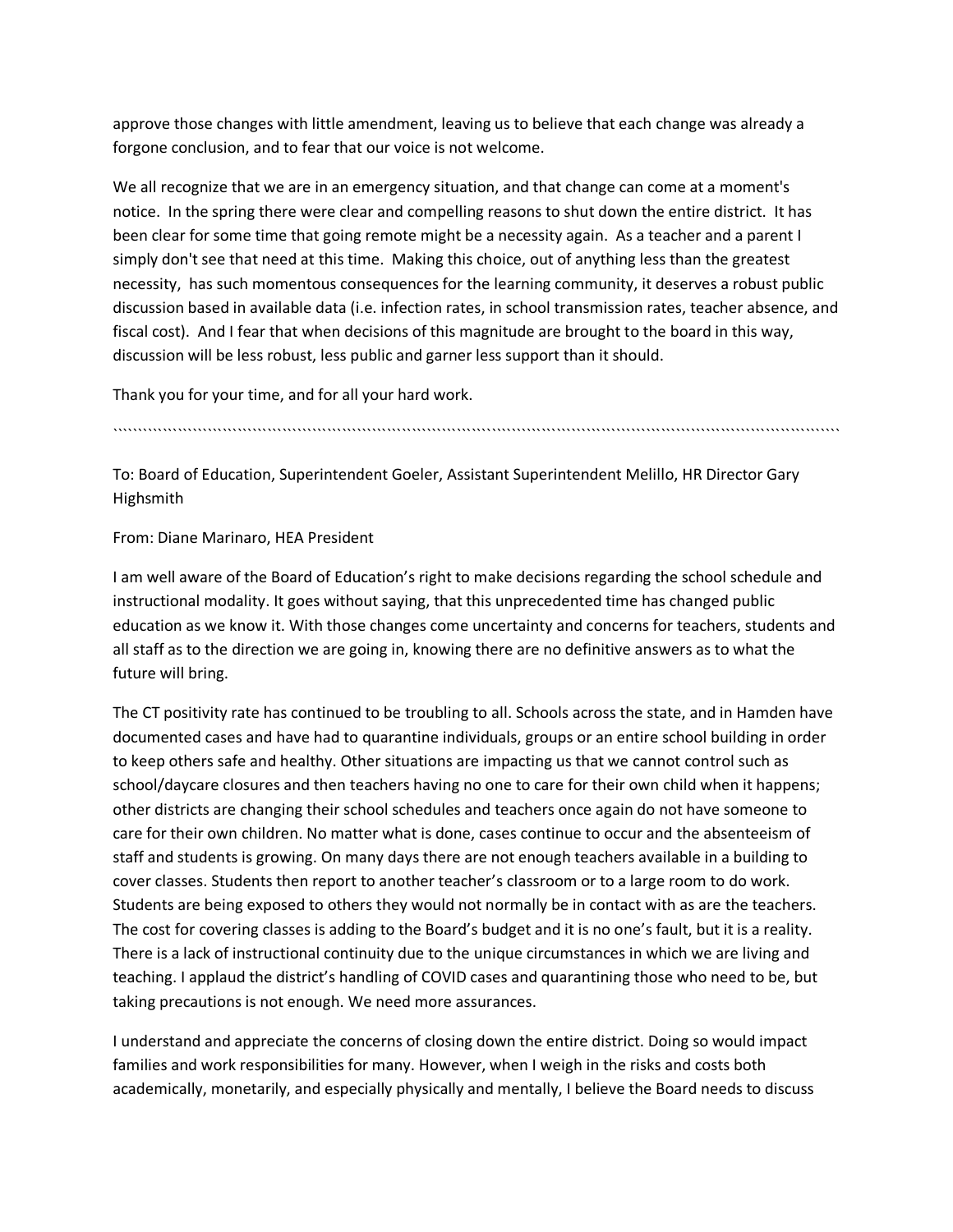and examine the possibility of closing in-person instruction beginning with the Thanksgiving holiday and participate in full distance learning until January. This would be for 17.5 school days, of which one day is a scheduled early dismissal day for all teachers for professional development and two days which are early dismissal days for elementary for parent conferences. Flu season is fast approaching, on top of the spread of COVID-19 and the reality that people will gather in large groups for the holidays. I am sure many people have not seen family and friends in many months and what better time to reconnect than the holidays? Is it worth the risk? We cannot control what is going on outside of the schools and the contacts people have, but we will be on the receiving end of being at further risk of exposure as the uncertainty and controls are out of our purview.

On a personal note, I know several friends and family who have been struck by the COVID virus. They tell me they would not wish it on anyone. According to the experts, the growing positivity numbers and hospitalizations will continue to rise. Why should we add to those numbers, when everyone can be kept safer at home? If a plan is put in place now, the transition would be smooth and the community would be made aware of the direction the Board has chosen to take and families will have time to make changes to their schedules. Most universities are choosing this course of action to protect their communities and to hopefully lessen the spread. Isn't it better to be proactive then have to react when we are suddenly forced to close down the district as we did in March, giving no time for anyone to prepare. I know this is an incredibly difficult decision to make but am hopeful that you will at least take this proposal into consideration.

I would be happy to speak to you at any time. I wish you all well.

Stay safe-

Diane

``````````````````````````````````````````````````````````````````````````````````````````````````````````````````````````````````````````````````

I am sure the BOE is aware of the substantive concerns that come with the distance-learning platform (e.g. https://www.chalkbeat.org/2020/10/6/21504195/covid-schools-learning-loss-projections-nweacredo).

While there is debate around the extent of learning loss, newer data are emerging that the degree of learning loss is related to the home environment that parents and other guardians can provide, especially at elementary school levels. If there is a parent/ guardian available to work directly with the child in a sustained manner, there can actually be learning improvements. However, in the majority of cases parents/ guardians have jobs and/or other care responsibilities, or they lack the teaching skills to guide a child.

Overall then, there are well-founded and now demonstrated repercussions on educational attainment for elementary school children in particular of adopting a distance learning model. What is recommended are closures of other entities (e.g. in-restaurant dining) that are admittedly out of the control of the BOE. Yet the BOE has the capacity to advocate and decide to keep in-person learning open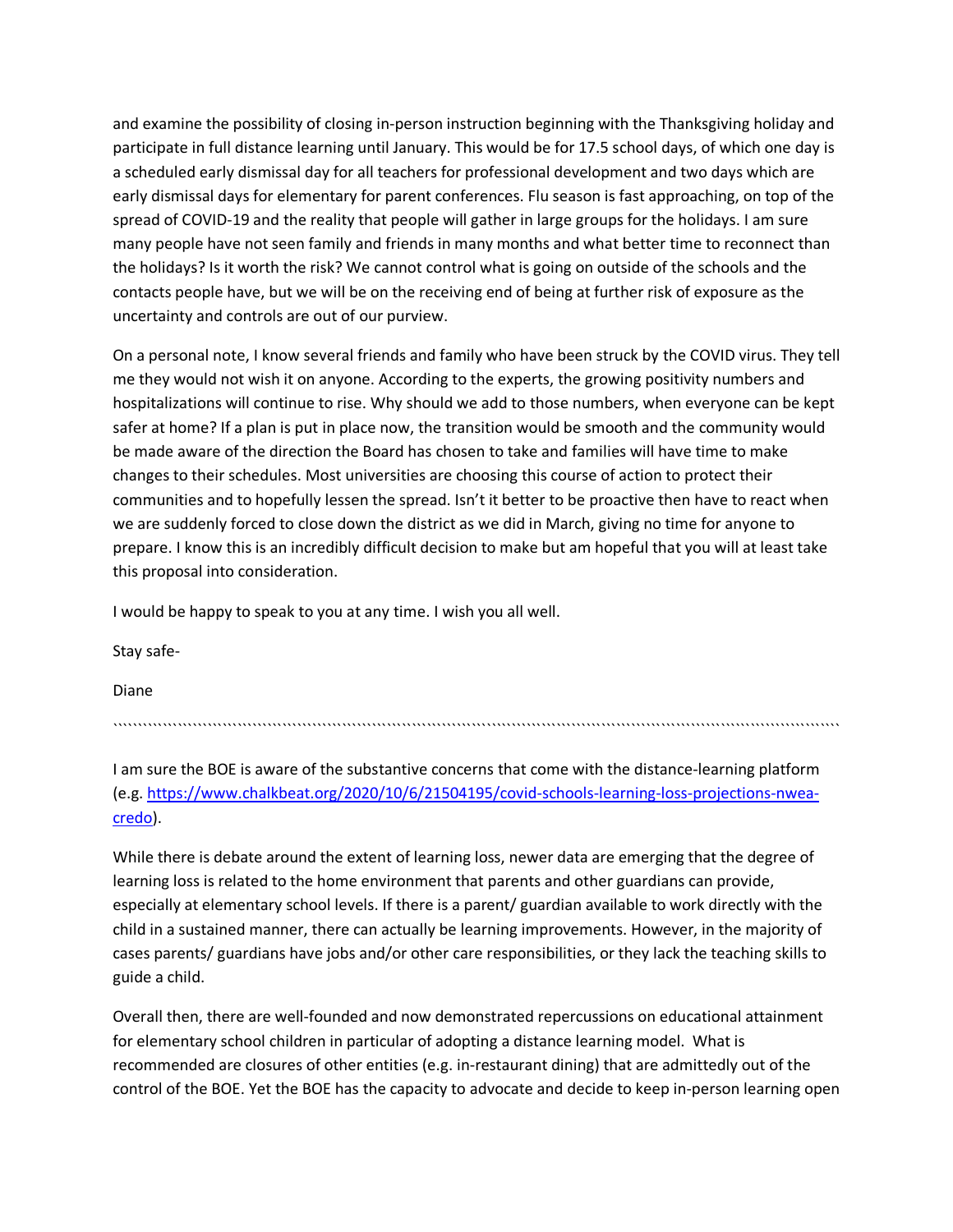for as much time as possible, even if the hours are reduced further from those currently offered in Hamden.

If you do decide to go to a distance-learning platform, then other measures - such as intensive 1-on-1 tutoring - should be made available to all students because such interventions are being shown to combat some of the most egregious learning loss. But, if the decision is made to have extended distance learning without interventions, then you make the decision in full knowledge of pronounced learning loss for children in the Hamden Public School system.

I appreciate that you are in a strongly sub-optimal position. But you have the power to make decisions that have significant consequences for children in Hamden. Additional interventions such as tutoring, some in-person learning, and testing to gauge where interventions are needed, are responsible, informed actions to take if you find yourself in a position to go to distance learning. I sincerely hope that you implement such interventions to help ensure positive futures for Hamden children.

Mark Bradford (parent of children in the HPS system)

``````````````````````````````````````````````````````````````````````````````````````````````````````````````````````````````````````````````````

Greetings to you all,

I understand that there is a desire by HPS to have all the students move to fully virtual schooling starting the Monday before Thanksgiving. My initial response to this news was anger, annoyance, and distress.

I was angry because I only found out this was being considered due to my mom hearing it on the news. Why is it that the superintendent's office can be so on top of communicating to all HPS families that there are new positive Covid cases in the schools but not give those same families a heads up to a potential drastic change for school arrangements? The annoyance and distress go hand in hand because now I very likely need to find alternate child care arrangements as I cannot leave my 3rd grader home alone. If this was a short term isolation for a possible Covid exposure my boss would be willing to work with me to stay home but to do so for almost two months is out of the question. I am lucky that I have family who can help watch my son. But this also means he will be living with them part time due to distance.

And ours is not the only family that is going to struggle to make this work. There are a lot of working families that will find this change to be very difficult to manage. Especially since many are not being told to stay home from work the way we were in the spring.

At the end of the day though my anger, annoyance and distress are not the important part. What is important is what is best for the students AND staff who are in our school buildings. I will trust that the superintendent and BoE would have done the smart thing and consulted not just the medical professionals but also the staff who work in our schools before they vote to move forward with this decision. I will also trust that any decision made is going to be the best interest of the staff and students. Because no matter what I may want to happen I will always support our teachers, staff, and students. Best, Betsy Kearney D'Amico Church Street parent 33 Plains Rd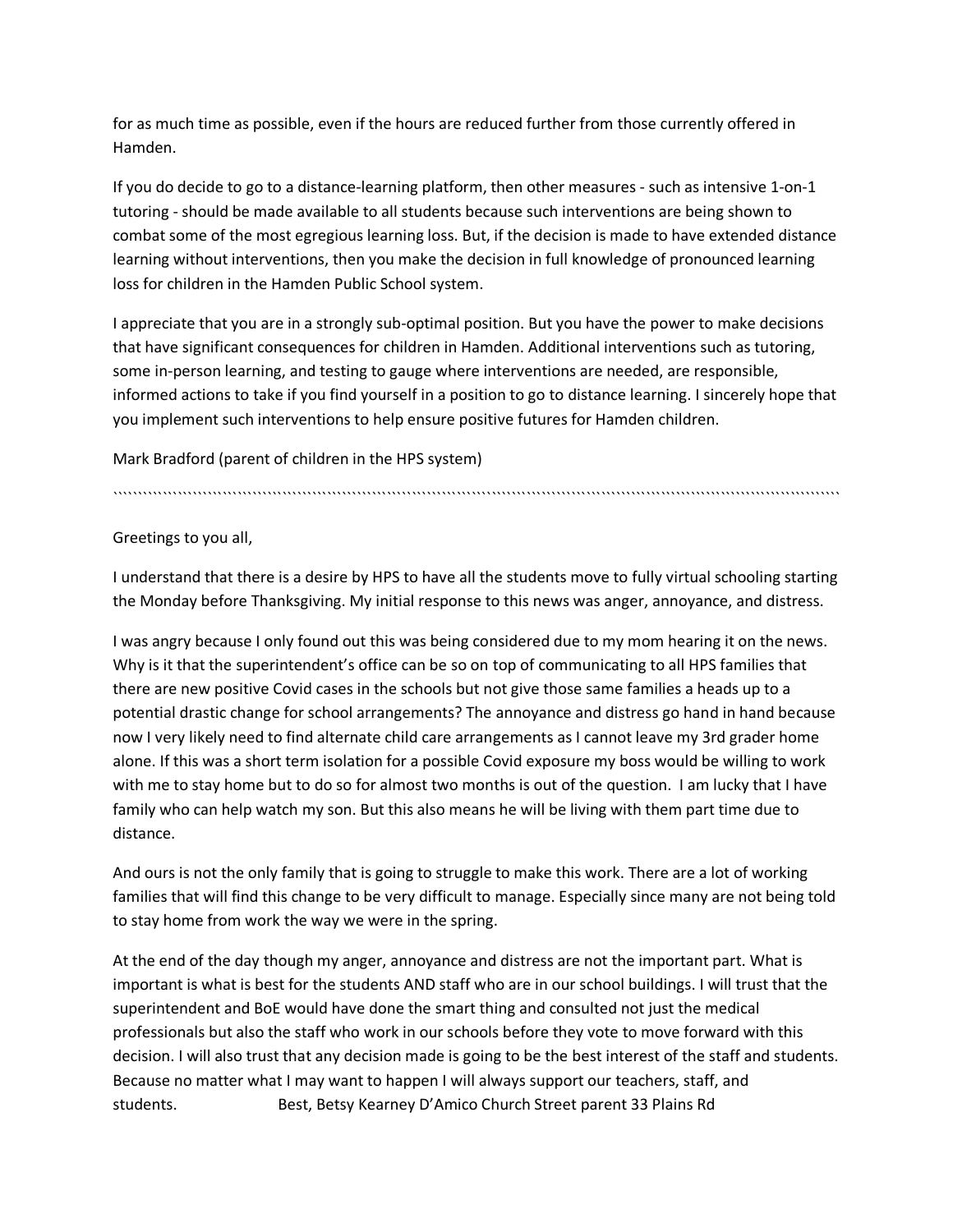My name is Rob Lawton. I live at 161 Dessa Drive and have two children at Spring Glen School. I was frustrated to learn about potentially moving to full distance learning on short notice from informal sources like Facebook and neighbors. Please do a better job of providing all parents with meaningful opportunities to provide input on huge changes like this. The superintendent's email that arrived today, on the date of the board meeting, is better than silence and legal notice via board agenda only, but even this email does not bother to explain how everyone receiving it can submit public comments. And it only came out after comments started coming in expressing bewilderment that you would consider something like this with no outreach to parents. This sure seems like a last minute email slipped in as a talking point to help fend of reasonable criticism about lack of transparency, and lack of opportunity for meaningful input by parents. Please show parents more respect, and consider costs and benefits parents face as part of your decision making. You are just not doing that right now, and you need to do that to do your job competently. If you can't handle the job, please step aside and let others who are competent take over.

To the Members of the Board:

As parents of a kindergartener at Spring Glen Elementary, we strongly oppose the Superintendent's recommendation to move all students to a remote learning platform starting on November 23rd and returning on January 19, 2021. It is vitally important that the Board continues in-person learning for our children, and we ask that the Board reject the Superintendent's recommendation and give the community more time to assess the situation and develop other alternatives before taking this drastic action.

``````````````````````````````````````````````````````````````````````````````````````````````````````````````````````````````````````````````````

Given the level of community commitment to preserving some semblance of in-person education, the Superintendent's abrupt proposal to move all students to remote learning is gut-wrenching. At the beginning of this school year, everyone with an interest in preserving some version of in-person learning was asked to make sacrifices to ensure that our children could attend school. And everyone--parents, teachers, staff, and especially our children--has made those sacrifices, to great effect. The riskmitigation strategies that were put in place before school opened have so far been largely successful. The professional and community efforts to provide in-person learning despite these challenging circumstances has been commendable.

The sacrifices we made to our jobs, our family, and even our health, so that this could work were not made lightly. We are not ignorant of the risks of COVID. The pandemic impacted every part of our lives this year. We lived through the first surge in COVID cases this Spring, just as we lived through the first school shut-downs. The collective harms of both the surge and the shut-downs are welldocumented. Hybrid learning, with limited remote education, may be a necessary evil. However, remote learning is no alternative to in-person instruction. It carries risks that, as parents, scare us more than COVID. See "*Are We Losing a Generation of Children to Remote Learning?*" NY Times, Nov. 6, 2020 (https://www.nytimes.com/2020/11/06/nyregion/nyc-remote-learning.html), PDF attached. The differences in outcomes are not abstract: we see them every week for the days our daughter gets to go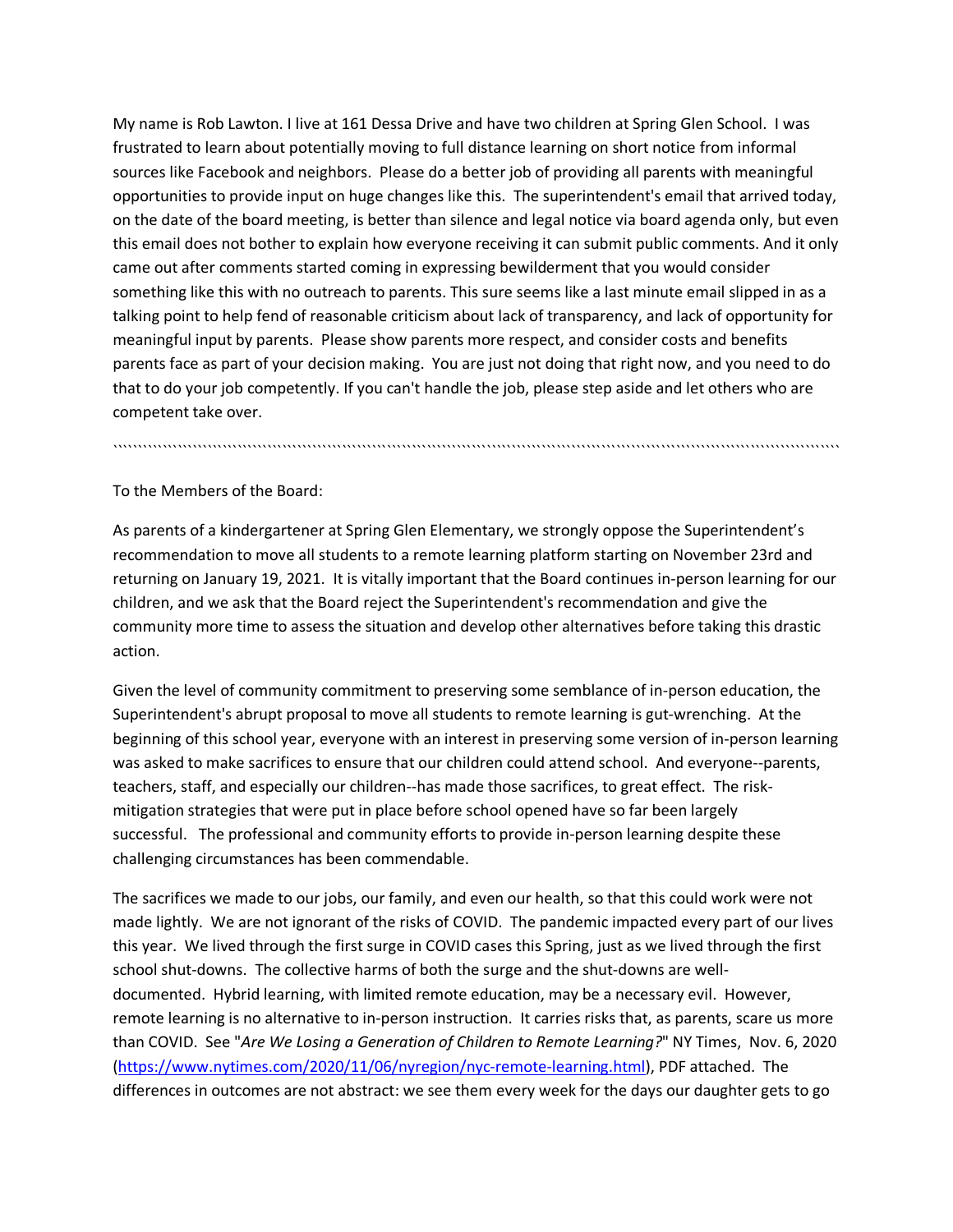to school versus the day she is forced to stay home and learn remotely. That is why, knowing what we know, we will send our daughter to school whenever we can.

If continuing in-person learning means the Board must ask more of us, then ask. But do not make this decision now. We learned of the Superintendent's recommendation only yesterday, through word-ofmouth. The way it was added on this agenda, without notice or explanation, is completely at odds with the level of transparency and reflection that we have come to expect from working with the school system in managing our child's education through this pandemic. This is a serious decision that, before it is made, demands careful consideration of other alternatives and the impact it will have on the families in this community. Based on how it is being presented today, that has not been done. Therefore, we ask the Board to reject the Superintendent's recommendation at this time.

Sincerely, Blake Sullivan & Marsha Movshovich, 27 Spring Garden St

``````````````````````````````````````````````````````````````````````````````````````````````````````````````````````````````````````````````````

Dear Hamden Board of Ed,

I ask that you take into consideration that elementary schools in Hamden stay on the Hybrid Schedule for many reasons. While I know that it has been a large focus getting our children comfortable using technology incase we needed to go remote, I still see it as an overall problem. Our kids need to be in school, with their friends and teachers, learning. I'm not oblivious to what is going on in Hamden with spiking numbers and Quinnipiac students being under a 14 day quarantine but as you've repeatedly said in your calls and emails when there's an incident in school it didn't start there and there hasn't been spread because of masks and social distancing.

For the sake of our students and teachers remaining in the classroom we all need to do our part. I think that it's important for people to understand that our actions have consequences. If you do not feel well or if you become exposed to someone who tests positive, it is important to notify the school and get tested and follow quarantine. We need to know that holidays are not going to look the same this year and if we want to get back to normal sooner than later, we must do our part. It shouldn't be the school board that has to be concerned about what families are going to do over the holidays, that the only way you feel you can control the situation is to put remote learning in place for 10 weeks. You have put our students in cohorts and that is working! If there has been an issue in an elementary school, the teachers and students that have been exposed have been notified and been told the next steps to follow. Why not continue with the plan you set out?

I know the middle school and high school have been forced into remote learning some days because of staffing issues, I haven't heard this being an issue in the elementary schools. I do think in general that older kids have a better understanding of distance learning and using a computer all the time. I worry that our elementary school children will fall further behind because they need the in person guidance of their teachers. I watched my daughter doing distance learning one day last week and repeatedly saying her teachers name with her hand up. She had a question that never got answered because how can a teacher possibly hear her over 14 other students on a zoom call.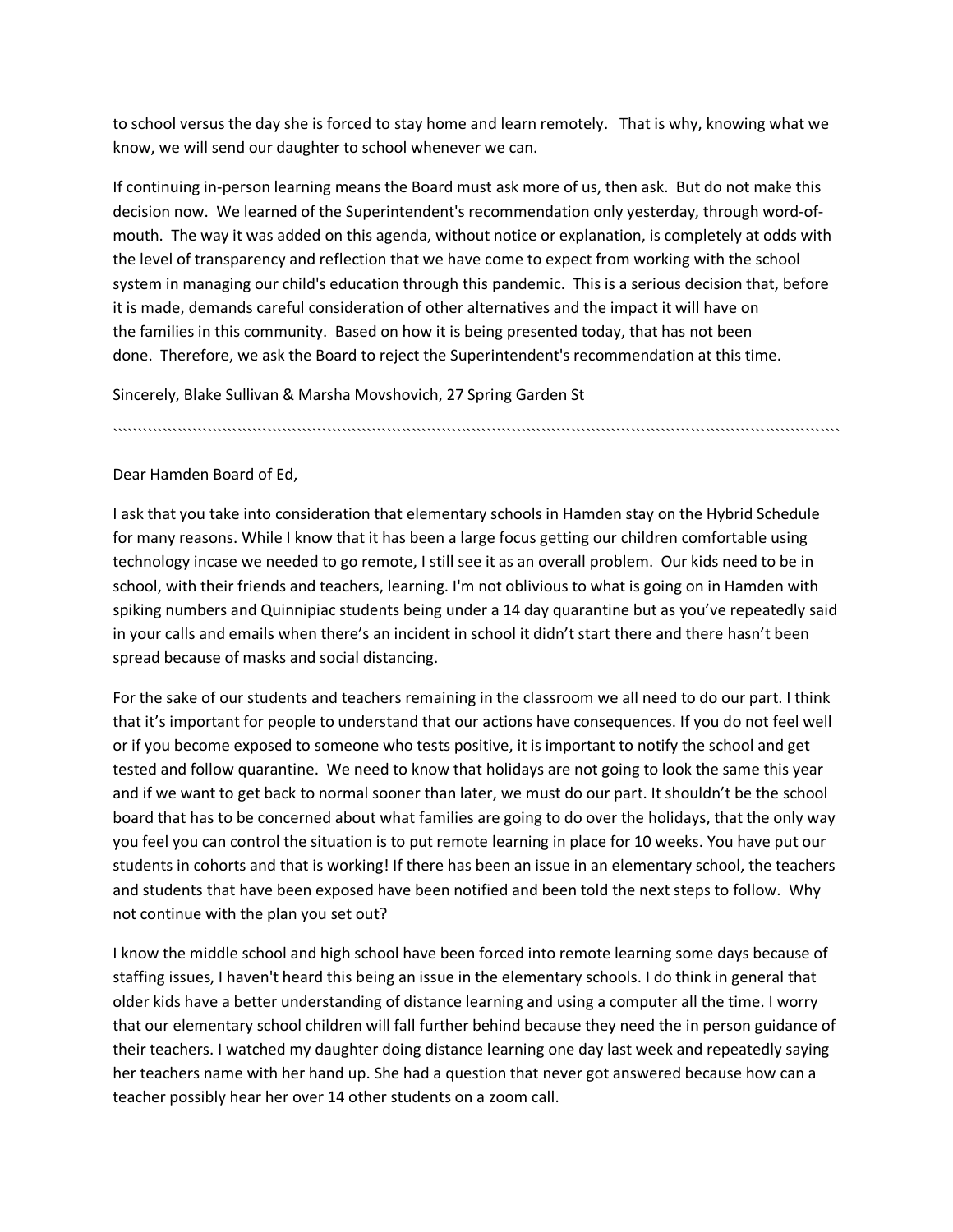Lets not do a disservice to our children, they are already falling behind and the window to get them caught up will be closed with 10 weeks of distance learning. Why not take it week by week and if necessary, close. I don't think its fair for our children to go remote when surrounding towns aren't considering the same steps. I think we can do better, and our children deserve better. Shutting down the schools will have a ripple affect on many aspects of families lives.

Sincerely, Teresa Considine, 85 Thompson Street, Hamden CT 06518

````````````````````````````````````````````````````````````````````````````````````````````````````````````````````````````````````````````

Dear members of the Board of Education,

I hope that you are staying well. I want to thank the district and each Hamden educator for what you have been able to provide to Hamden students over the past 8 weeks of hybrid school. Having the opportunity to meet teachers in-person, to be with friends, and to be part of the larger school community has been a vital and stabilizing resource to children during these uncertain times.

Given staffing and other concerns that may limit our district's ability to remain open for in-person learning, I ask that the Board prioritize the needs of those students for whom distance learning would be most detrimental, including some special education students and our youngest learners. Kindergarteners should not be learning through a screen. Some children, because of their special education needs, just simply cannot access their education remotely. I hope that the district will find a way to continue to afford these children with at least some opportunities for in-person learning, even in the context of broader closures. Please also consider, as I know you will, the needs of single parents, essential workers, and families who cannot afford to keep their children home during school closures.

Thank you and stay well.

Best, Megan Goslin, Haverford St

Good afternoon,

I strongly request that the board vote against any recommendation to pause in-person school between Thanksgiving and January 19. The first couple months of school have demonstrated that there is no transmission happening in the buildings and cases are only present through outside community transmission. Cancelling school in this window may only serve to encourage families to see extended family and friends for holidays, thus exacerbating the rise of COVID in Connecticut, while keeping school in session will encourage families to make smart and safe decisions that allow their child to remain at school. Furthermore, families will be unduly taxed with childcare and supervising learning, thus limiting their ability to work, have steady income, and provide for their families.

``````````````````````````````````````````````````````````````````````````````````````````````````````````````````````````````````````````````````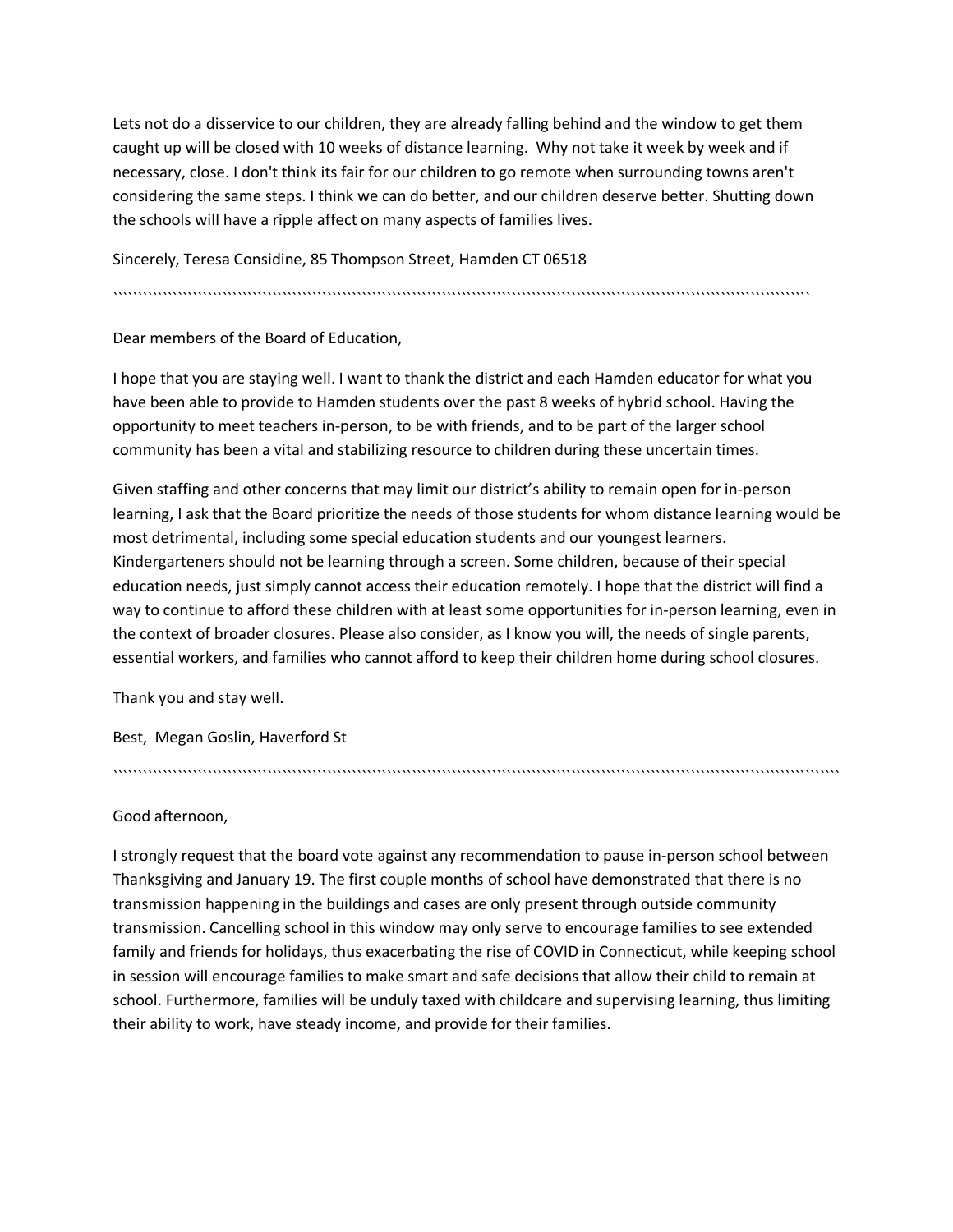If it is safe to stay in school (which we have successfully demonstrated thus far), then students should remain in school. When, and only when, there is cause to believe students and teachers are contracting COVID from the school, should schools be closed.

Respectfully, Margo Nicolson, parent at Spring Glen Elementary, 28 Thornton St, Hamden 06517

``````````````````````````````````````````````````````````````````````````````````````````````````````````````````````````````````````````

# Good Evening,

I want to first thank the BOE, the District, and all of the Staff of Hamden Public Schools for making these last few months successful for our children.

Moving to full remote learning seems to be the inevitable outcome of the rising levels of COVID cases in our area. As we consider making this decision, I would like to urge the BOE members to consider the following:

Are we providing our educators with the adequate technology they need to be successful? Have all children been provided with the support, both emotional and physical, needed to be successful in a remote setting? Is there an opportunity to leave a central school open and staffed for children who may need more support? Will teachers, many of whom have school age children of their own, be able to make a choice about teaching remotely, or will they be required to be in their classroom?

Finally, I urge our community as a whole to make the necessary changes needed to keep our children safe. If we could put a stop to the rising COVID cases, we could ensure that our schools would be able to remain open, which has to be a priority moving forward.

Thank you, Diana Theriault, 690 Mountain Road

``````````````````````````````````````````````````````````````````````````````````````````````````````````````````````````````````````````````````

Jessica Savik Sky View Circle

In advance of tonight's board meeting, I'd like to address the proposal to move all students to remote learning from November 23 through January 19th.

As someone who is extremely concerned about the spread of COVID-19, I can appreciate the desire to err on the side of caution and keep students and teachers remote during this time. However, we have been quite fortunate in Hamden to have only a few cases pop-up across the district. To my understanding, all of which have originated from outside the schools. A few questions:

1. Have we considered only having the middle and high school students fully remote during this time? (Remote learning is nearly impossible for younger grades, especially Kindergarten). 2. Have we considered that keeping kids home during this time, could promote increased socialization outside of school (where recommended protocols being not as strictly adhered to)?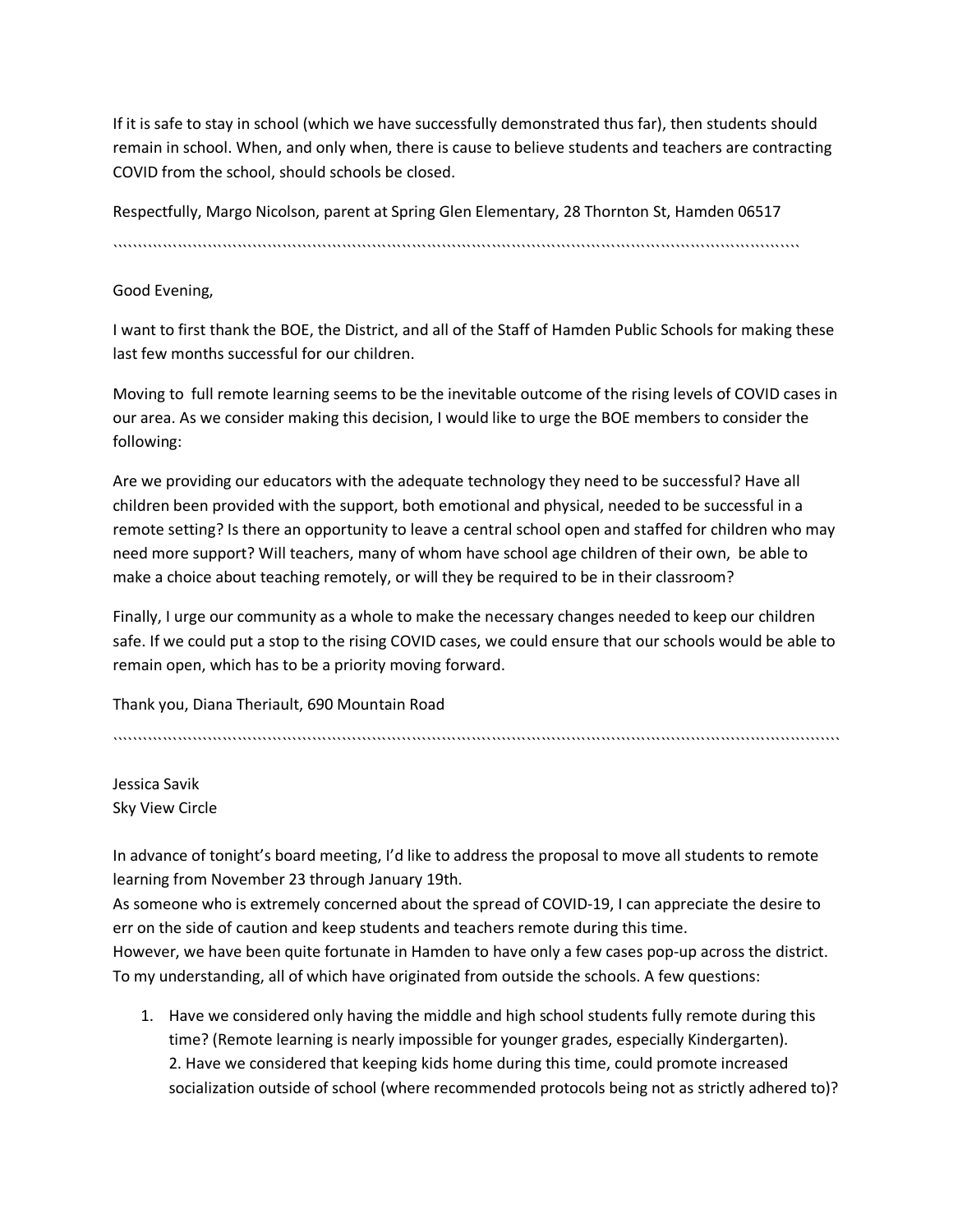(I.e. it could actually make things worse).

3. Have we considered a bare bones approach that at least keeps the youngest elementary students in person? Kindergarten through at least 2nd grade will be quite challenging for most kids at this age?

4. If there is no convincing the board, as comments seem to fall on deaf ears, what will the curriculum look like for kids (especially the younger grades)? Will they move to fully zoom lead classes? Our Monday remote day for kindergarten at bear path is self-guided. One day a week, this is okay... but everyday for two months will be a major set back and a major burden to parents.

5. If the school board is coordinating with after school programs to help with daycare needs during this time, doesn't that defeat the purpose of staying remote for 2 months? And if you are going to do this, then why bother going remote - risk will remain the same.

6. Bear Path has not had a single incident of COVID, why close for schools like these who have maintained low/no incidents? Elementary schools are competed better than the middle and high schools... again I refer to questions 1 & 3.

Thank you, Jessica Savik, (Children in grades K & 7) ``````````````````````````````````````````````````````````````````````````````````````````````````````````````````````````````````````

This note is in regards to the possible closure of Hamden Public Schools through the holiday season.

I commend the board's handling of the virus thus far. We have felt confident and comfortable in letting our son Miles attend Spring Glen Elementary this year. This is why I strongly advocate for keeping the schools open through the holiday season.

Throughout last spring and summer, without the anchor of school, my son was lost. He needed the knowledge of teachers, friendship and play, and the diversity of peers. My husband and I tried to create a fun, learning place for him, but as I am sure you all know, nothing can replace a traditional, school environment. We were wary, yet excited to send him to school in September. He has been thrilled! He is young. It doesn't matter that school may look and feel different this year. Miles is simply happy to return, and my husband and I have been thrilled to see him grow, learn, and change, each day. Any trepidation that we may have had fell away.

We are a lucky family. I think of all of the parents who TRULY need a place for their child to go to for a few hours each day, a place where they learn, can eat a meal and are safe. The disruption and difficulties these families will experience are hard to imagine. I wonder what they will do.

I implore the board not to shut down, to think of alternatives. This is a very difficult time for us all. For the well-being of all the children, and their parents too, there has to be another way.

Thank you, Adrienne Kane, mother of Miles Kane, a kindergartener at Spring Glen Elementary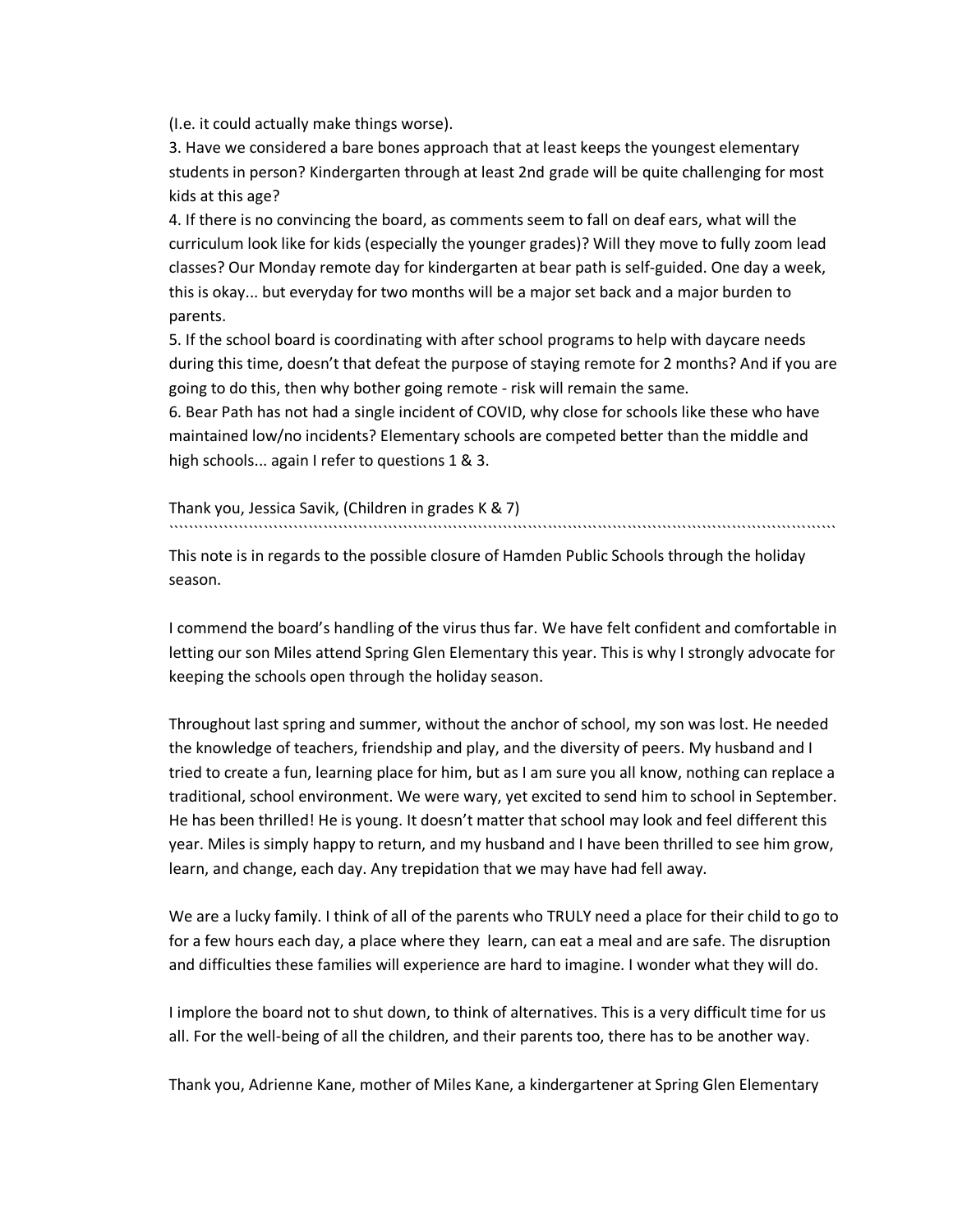My name is Lindsay Lawton and I live at 161 Dessa Drive. I am writing to express my profound disappointment in our superintendent - and in this board if you support his attitude toward the working families of this town.

The fact that his plan to switch to fully remote learning was not made public is outrageous. If the district is able to communicate with all families about bus delays and to alert us to isolated cases of COVID-19 at district schools, there is **NO EXCUSE for the failure of communication here**. Superintendent Goeler did not even have the courtesy to explain how we might comment on his plan in his email **this afternoon**! His entire approach to this crisis has demonstrated that he has no respect for the Hamden families he is meant to serve - and who pay his salary.

Aside from the secretive way that the superintendent has pursued this, I urge you to consider two important facts before making a final decision:

1) According to our own Education Commissioner, schools are not driving COVID cases! 2) Going fully remote for ALL schools when some have not had even a single case is going to **disproportionately burden the most vulnerable members of our community.**

When the schools closed last spring, the Hamden district made a lot of noise about "being in this together" and calling for us to all share the burden as a community. The superintendent's actions leading up to this meeting have shown that he certainly is NOT in it with us. Please show Hamden's families that you ARE.

``````````````````````````````````````````````````````````````````````````````````````````````````````````````````````````````````````

I would like to weigh in concerning the Superintendents recommendation to close HPS from Nov 23rd till Jan 19th.

This length of school closure is ridiculous and will cause more harm than benefit to the students within the Hamden School system. We have been repeatedly told that our schools are not driving the increase in COVID numbers but now we are being told that going remote for 2 months is the best option. Why not close for the week following Thanksgiving if some kind of buffer is needed, how about the town shut down all sports instead, which seems to me to be common sense as they are bigger spreaders of the illness?

My child was happy to return to school, and even with the new world of masks and cohorts she enjoys getting to be in school with her friends and hated having to participate in zoom meeting etc.

To go ahead with this plan would be a huge mistake and way more detrimental than beneficial to our children.

B Hasson

``````````````````````````````````````````````````````````````````````````````````````````````````````````````````````````````````````

I'm hearing many complaints from students that many times they log into their classes remotely, only to have attendance taken and assignments provided. And then they log off, and are left to complete their work on their own. The struggle and frustration is affecting all students, not just the academically challenged ones.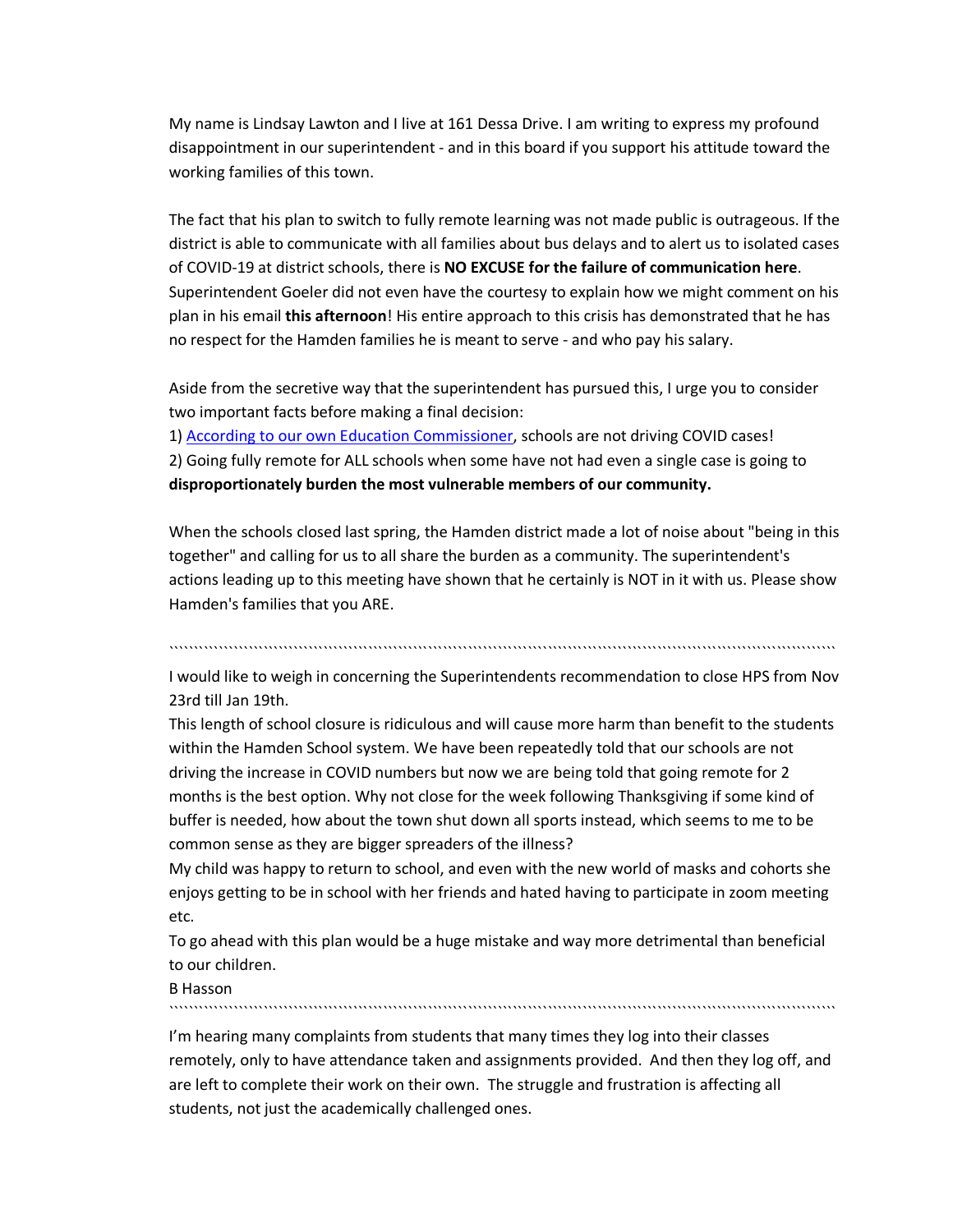If the district moves to a full distance learning platform, how to you plan to keep students engaged with their teachers and fellow classmates, without making them feel as though they are on their own to "teach themselves"?

Thank you,

| Julia Desroches     |  |
|---------------------|--|
| 32 North Woods Road |  |
| 203-494-4106        |  |
|                     |  |

Dear Hamden BOE Members,

I want to thank you for the extensive planning that you all did before opening the schools. Because of your plan, we've had very few closures and not much disruptions. Those that have become sick, I wish you speedy recovery.

I am grateful to the staff and teachers of the schools for their dedication and their hard work. It can not be easy trying to teach both in-class and distance learners at the same time. We walk to our elementary school after school hours, which is officially 3:45pm but find our teachers, staff and principal there well beyond 5pm!

We thank you for caring for our children. Our Principal even took the time to drop off materials in our mailbox!

I wish you all good health. Stay safe.

Regards, Mubarra Elahee Mother of Bear Path, HMS & HHS children ``````````````````````````````````````````````````````````````````````````````````````````````````````````````````````````````````````

Dear Members of the Board,

We are writing as a small group of concerned employees of the Hamden Board of Education. As a collective, we work in a Special Education IIC classroom. It has been brought to our attention that there is a possibility that as a condition of the District closing from 11/23-1/19 that the Special Education students and therefore Staff will continue to meet in person, not virtually.

Originally we believed that the BOE would approve the recommended closure from 11/23-1/19 due to staffing concerns, however after reading an article where administrators were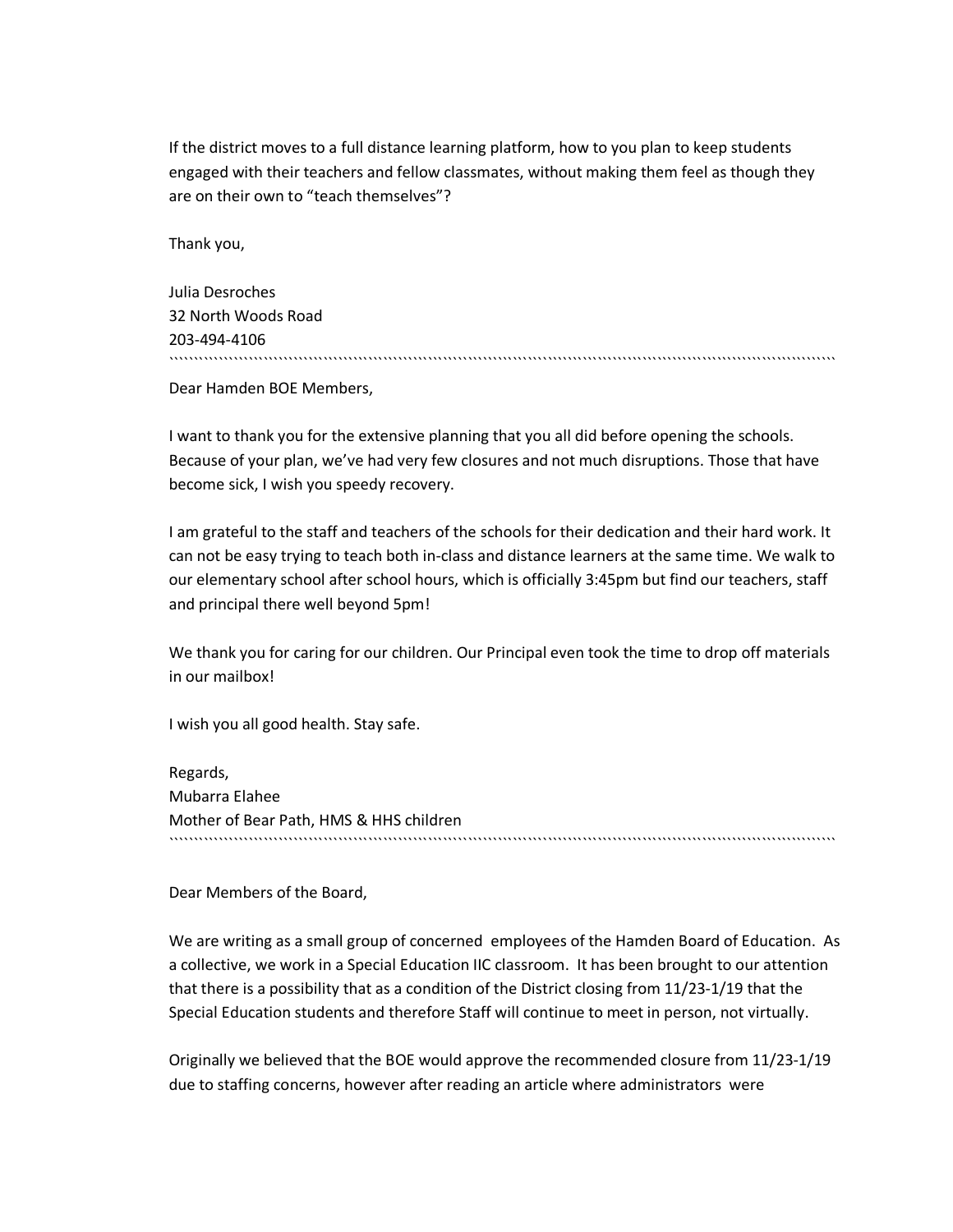quoted saying one of the reasons for closure was due to a concern about increased COVID cases and our town being in the red alert zone has us concerned as employees.

We agree that school is the best place for children. Especially those that receive Special Education services, however it is concerning that the district would put the life of the whole Special Education team at risk. Closing from 11/23-1/19 allows for families to quarantine after potential family interactions during both Thanksgiving and the Winter Holiday Break, however by keeping open the IIC classrooms you are removing this protection to your employees and students. How, does this reflect the idea that "We are all in this together!" ?

We all have families, some with health considerations and some responsible for elderly care. We ask that you give us the same consideration as the rest of the district and know that we are committed to doing what's best for all. Working virtually will not diminish our commitment to these kids and their needs.

Thank you for considering all of us in your decision.

Casey Arenberg, Lisa Devine

`````````````````````````````````````````````````````````````````````````````````````````````````````````````````````````````````

Hamden BoE,

First and foremost, I would like to commend the open communication from schools and Central Office regarding active COVID-19 cases in our school district. I have been extremely impressed with the management of cases and lack of spread in our schools. That is a testament to the work you, the superintendent, and the individual schools did at the beginning of the year as well as students on-going efforts to follow these protocols.

Upon hearing about the consideration of closing schools for two MONTHS, I would urge you to reconsider and look for alternatives. We have been doing great with our schools, and our efforts have worked! I cannot stress that enough. Are there not stricter protocols that could be put in place that would keep our children and teachers safe during this time? I have two elementary age children in two different Hamden schools, and it is important for them to leave the house and go to school in person. I would understand if schools need to be closed for a week after holidays, but simply closing for two whole months when efforts have been paying off seems unwise.

Sincerely,

Joe Grandelski, 112 Pleasant Dr ```````````````````````````````````````````````````````````````````````````````````````````````````````````````````````````````````

I just wanted to add to my previous email that the newsletters and emails and the phone calls, even though a lot at times, have been very helpful and informative.

Mubarra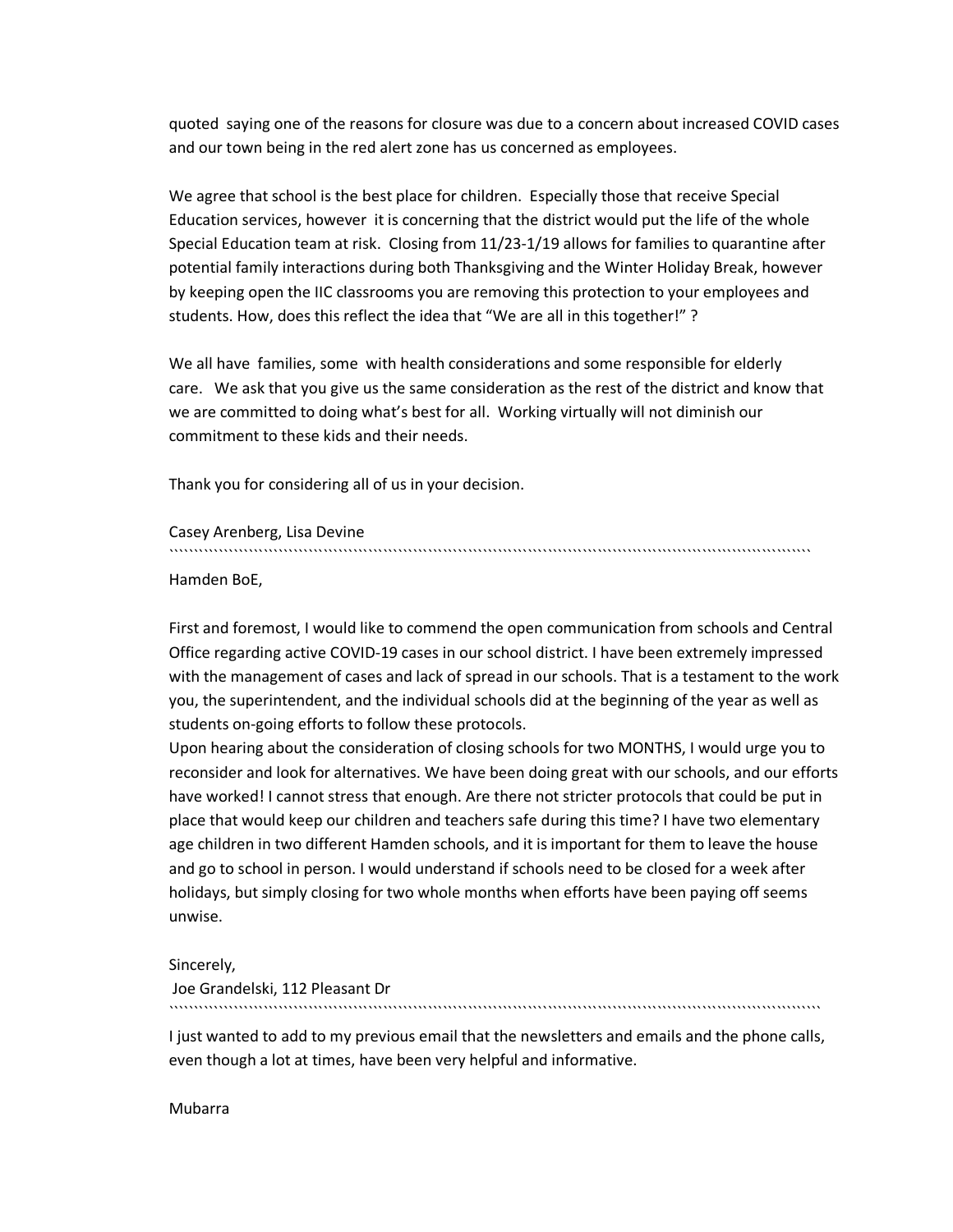Dear Board Members, Please see the below email. I endorse its contents and ask you to reconsider going to remote only learning. I have 2 children in spring glen. Thank you, Brian Gavigan ````````````````````````````````````````````````````````````````````````````````````````````````````````````````````````````````````

I recently saw on Facebook that Hamden is considering shifting to all virtual learning from Thanksgiving to MLK Day. I thought it was a great idea! Less of an impact on student health since the phone calls seem to come fast and furious about positive COVID results and potential exposures in kids and staff. Letting everyone stay home and keep to their spheres is a great way to stem the spread and allow families to feel more secure about potentially getting together for the holidays, especially with cases rising dramatically statewide.

But then I spoke with a friend this morning who is a para in a special ed classroom and she told me that the plan seems to be to keep the special ed classrooms open for students and teachers. As A parent of a former Hamden SE student (mainstreamed), I have to ask- Are you all out of your minds? How can you say this is about protecting teachers, students, and residents if the possibility of exposure in school still exists? On top of that, how do you think it's okay to treat special ed students differently than the rest of the school population? Are these kids not worthy of the same care and protection that you are affording the rest of the school population? Are these extraordinary educators not worthy of the same treatment the rest of the teachers are getting? How can you say you're protecting all with half a plan? Time to do some serious rethinking, or to prepare for a lawsuit when the first student gets infected, as you'll be subjecting these kids to an higher risk of Covid that you didn't even consider exposing the general population to. How is that fair? How is that right?

#### Marci Petterson

#### Dear Board of Education Members,

I'm writing regarding the agenda item to move to full distance learning for November  $23^{\text{rd}}$  2020 through January 19<sup>th</sup> 2021. I understand the rationale behind this proposal, and there are many pros and cons to consider besides the impact on staffing and operations. I have spoken previously regarding the many disadvantages of fully remote education, such as the social isolation that leads to depression, anxiety, and other mental health issues, as well as the cognitive burnout of being on a computer and online for hours at end, not to mention the fact that many students at all levels of K-12 education have extreme difficulty learning via remote instruction, and as a result they can easily fall behind. I know as a college professor that my own college students also suffer from these same difficulties with remote education. So, you can imagine how much more difficult it can be for K-12 students who have not yet fully developed attention and self-regulation skills to learn via this mode of instruction.

``````````````````````````````````````````````````````````````````````````````````````````````````````````````````````````````````````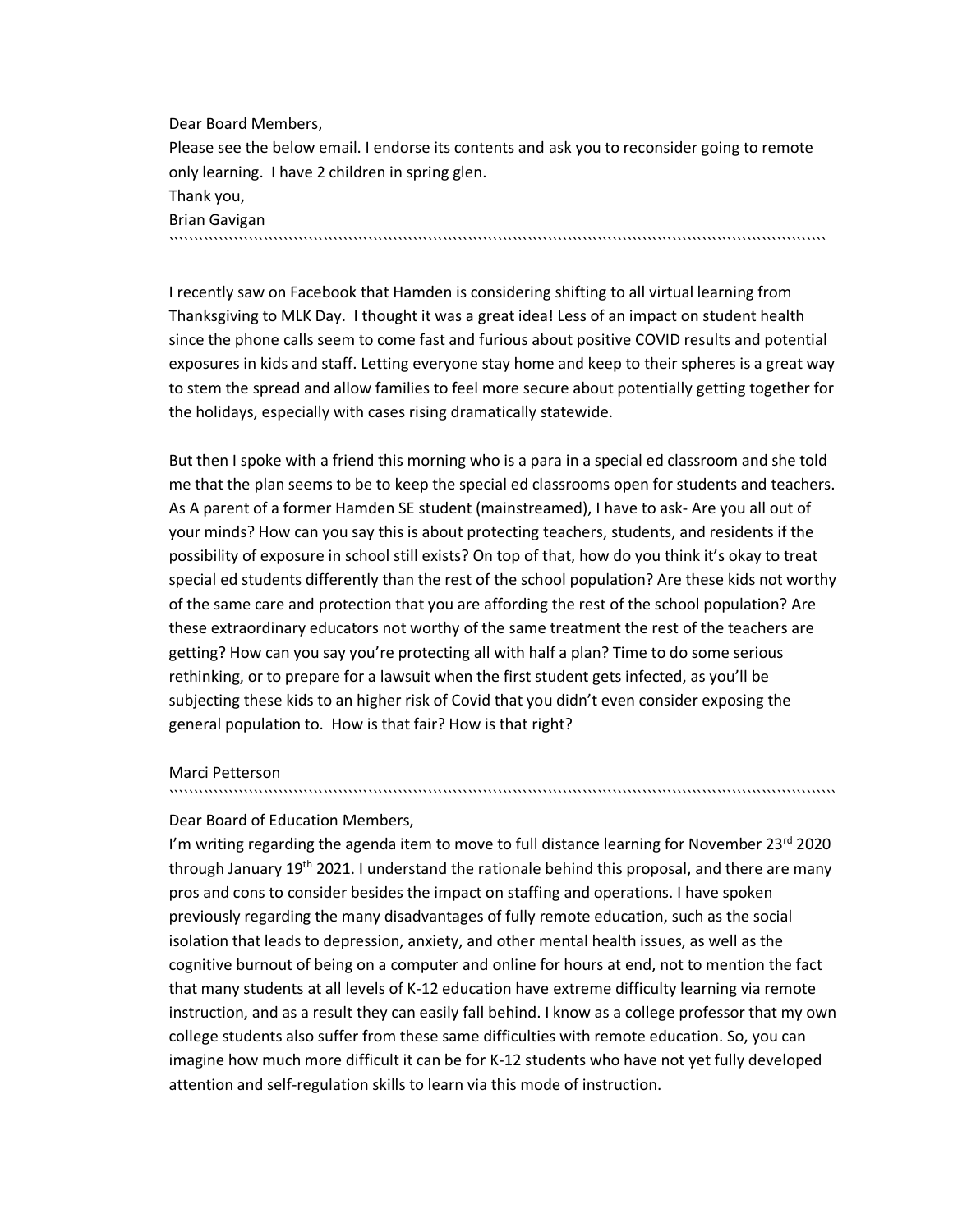That said, I am not writing to argue for or against the proposal, as the decision to move to fully remote will likely be made regardless of the input from parents and community members. I am writing because I am the Co-Director of the SCSU Reading Evaluation And Development of Skills (R.E.A.D.S.) Lab. We have recently partnered with Breakthrough Church in Hamden to assist with their community tutoring program focused on helping students in Hamden and New Haven with hybrid and remote learning. Our R.E.A.D.S. Lab is providing remote one-on-one reading intervention to K-2 students to help combat 'COVID Slide' (significant learning loss experienced by the pivot to remote education in March 2020, especially for at-risk students). Our lab has worked previously with Ridge Hill School, Church Street School, and Helen Street School. Even if Hamden Public Schools close for hybrid instruction, I hope that local churches and after-care programs will continue to remain open through this public health crisis so that children can get the assistance they need to succeed in school. Our R.E.A.D.S. Lab is available to help through Breakthrough Church's The Circle community tutoring program or to form new partnerships with after-school programs who are committed to helping students during this most difficult time.

Sincerely,

Cheryl C. Durwin

Dear Members of the Board,

We are writing as concerned staff of the Hamden Board of Education. As a collective, we work at Wintergreen School in the Special Education IIC classrooms. It has been brought to our attention, through the district website and the news, that there is a possibility that as a condition of the District closing 11/29-1/19 that the Special Education students and staff will continue to meet in person, not virtually.

`````````````````````````````````````````````````````````````````````````````````````````````````````````````````````````````````

Originally we believed that the BOE would approve the recommended closure from 11/23-1/19 due to staffing concerns, however after reading an article where administrators were quoted saying one of the reasons for closure was due to a concern about increased COVID cases and our town being in the red alert zone. It is alarming that the district would put the health and safety of the whole Special Education team at risk. Safety regarding COVID is the primary reason we feel concerned with staying in-person for both teachers and the students. Many of the students in our program aren't able to wear masks properly, have limited understanding of social distancing and have emerging hygiene skills. Our students are also unable to communicate when they don't feel well.

Closing from 11/23-1/19 allows for families to quarantine after potential family interactions during both Thanksgiving and the Winter Holiday Break, however by keeping open the IIC classrooms you are removing this protection to your employees and students. We all have families, some with health considerations and some responsible for elderly care, and are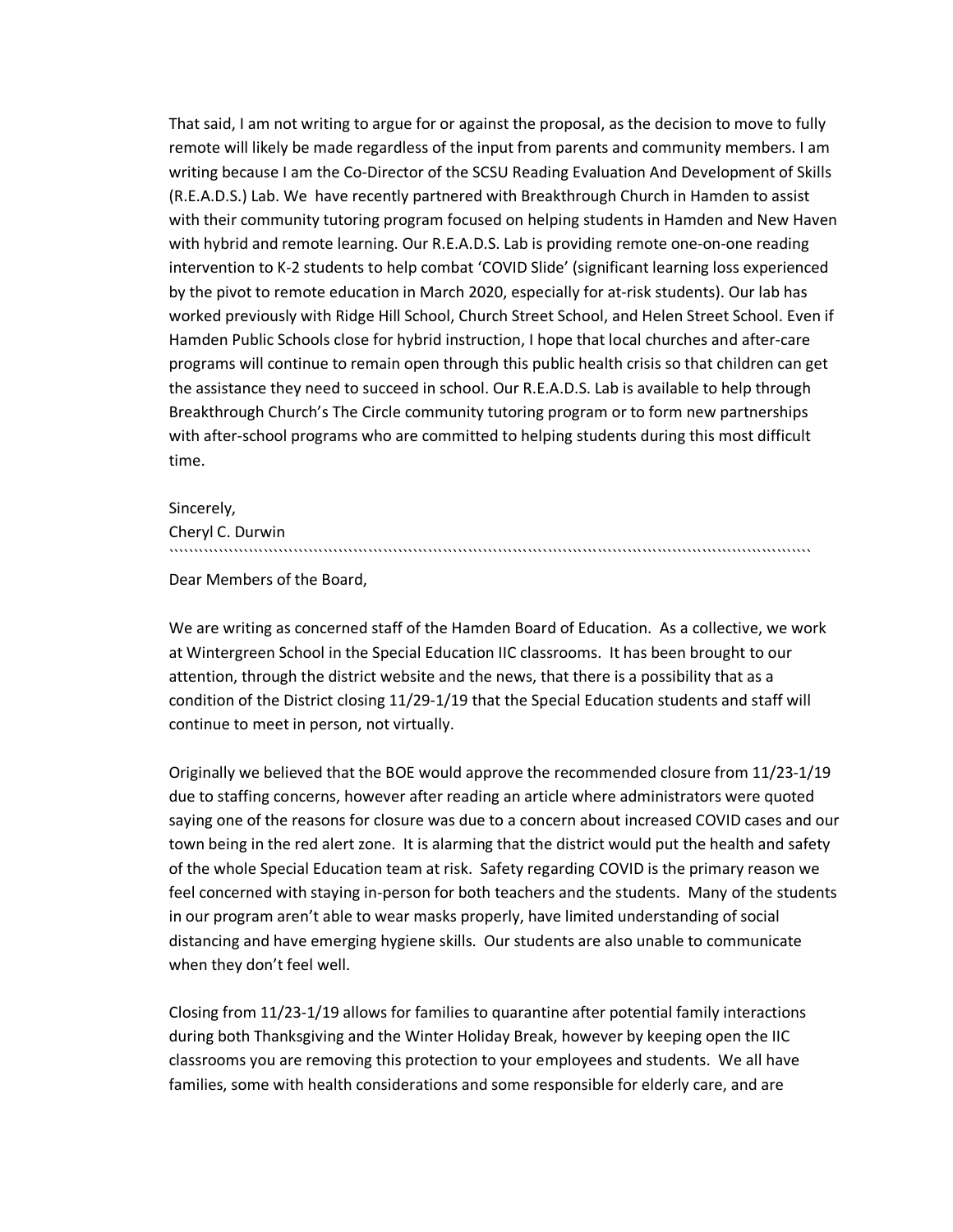concerned about potentially exposing our family members to the virus during this heightened risk period.

We request that we are given equitable protection that is consistent with the rest of the district's plan. We also request to be part of the discussion before making your final decision. We are committed to doing what's best for our students and teaching remotely will not diminish our commitment to these kids and their unique and diverse needs.

Thank you for considering all of us and for supporting our belief that "we are all in this together".

The IIC Special Education Teachers

`````````````````````````````````````````````````````````````````````````````````````````````````````````````````````````````````````

Regarding tonight's proposal to go to full remote learning beginning on November 23, 2020:

- I am a parent of a HMS 8th grade student who is enrolled in hybrid learning.
- Adequate notice was not given to the parents about this agenda item.
- Parents constantly receive emails and phone messages from the district for everything including positive cases, food distribution dates, books and computers, but did not receive a phone message about this meeting; and only some received an email at 12:55pm. The parents still have not been called. This is simply unacceptable. Where is the transparency?
- The disease is not spreading from student to student. Governor Lamont just stated: the classroom is one of the safest places to be.
- HMS, specifically due to it's design, is laid out to separate pods of students and keep them safe.
- State Education Commissioner Miguel Cardona stated just yesterday that Connecticut is not at a point where schools need to close.
- All members of the Hamden school system, including teachers, must comply with the social distancing rules that we are asking are students and their families to comply with. Where is the accountability?
- The educational needs of the students of this town are once again not being met because of the wishes of the CEA. I am sure the CEA was aware that this item was on the agenda. Many parents found out about it on the news this morning.
- If the State of Connecticut and the State Education Commissioner don't believe we need to close now, then why are we doing so? We need to all ask that question. And we all deserve a straight answer.

Thank you.

Caroline Fargeorge 15 Leatherman Trail Hamden, Ct 06518 Parent of a HMS student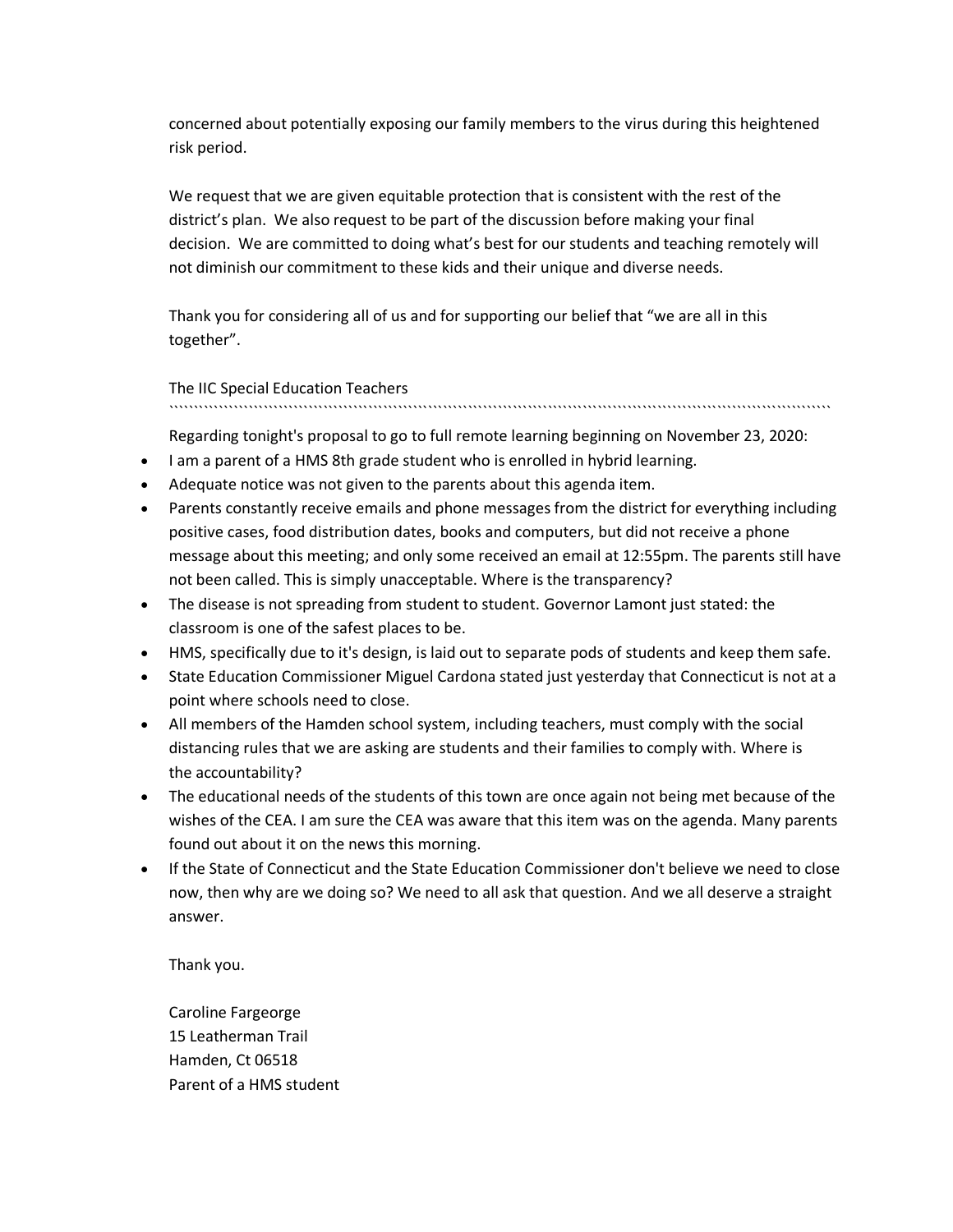Dear Superintendent Goeler and the Board of Education,

My name is Katie Ryan. I am a Spring Glen parent and taught at Hamden Middle School for 8 years. You will hear a lot of angry people tonight, a lot of uninformed suggestions for how you could do your job better, and a lot of completely unrealistic ideas about how schools run.

No one knows better than administrators, teachers and school staff how much kids need to be in school. No one is more aware of the social emotional benefits for students than the people who work with them every day.

As a current Hamden parent and a former Hamden teacher, I know you have wrestled with this decision. I would like to thank you for knowing when a situation has become unmanageable. This conclusion was not unexpected.

I support this decision 100% because I am smart enough and humble enough to know that I don't have all the information. Neither do any of the other people who will comment her tonight. You do. Just because someone pays taxes, it doesn't mean they know the first thing about running a classroom, a school, or a district. Mr. Goeler and Mr. Highsmith, you are telling us that you literally do not have the people to staff the buildings. The answer is not to shorten the quarantine period or bring more random people into the building, as some of the self-appointed educational and public health experts on town Facebook pages have proposed.

The people who we trust to run our schools are telling us that they can no longer operate buildings in a way that keeps our children safe, and people are pushing back and asking him to cut corners, make the standards a little less stringent? Members of the Board of Education, I trust you to stand your ground and keep our children safe. If that means that schools must close, I support you.

``````````````````````````````````````````````````````````````````````````````````````````````````````````````````````````````````````````````````

Katie Ryan, 8 Ingram Street

Dear Hamden Board of Education:

I appreciate the fact that the BOE is attempting to be proactive with addressing this pandemic. Should the Hamden BOE vote to shut-down school, please understand that this decision is made unilaterally without a mandate from the Governor. Please understand that most parents who have their children in school work full time, and are barely able to have childcare with the current hybrid schedule. As parents of young children, our options for childcare are scarce and at this time there is no support from the Governor to address this concern.

The option for the Right at School Program seems counterintuitive to the intention of shutting down schools to help minimize the spread of Covid-19. That is, the Right at School option now exposes our students to a whole new cohort, as opposed to keeping the same groups that have been established since the beginning of this school year.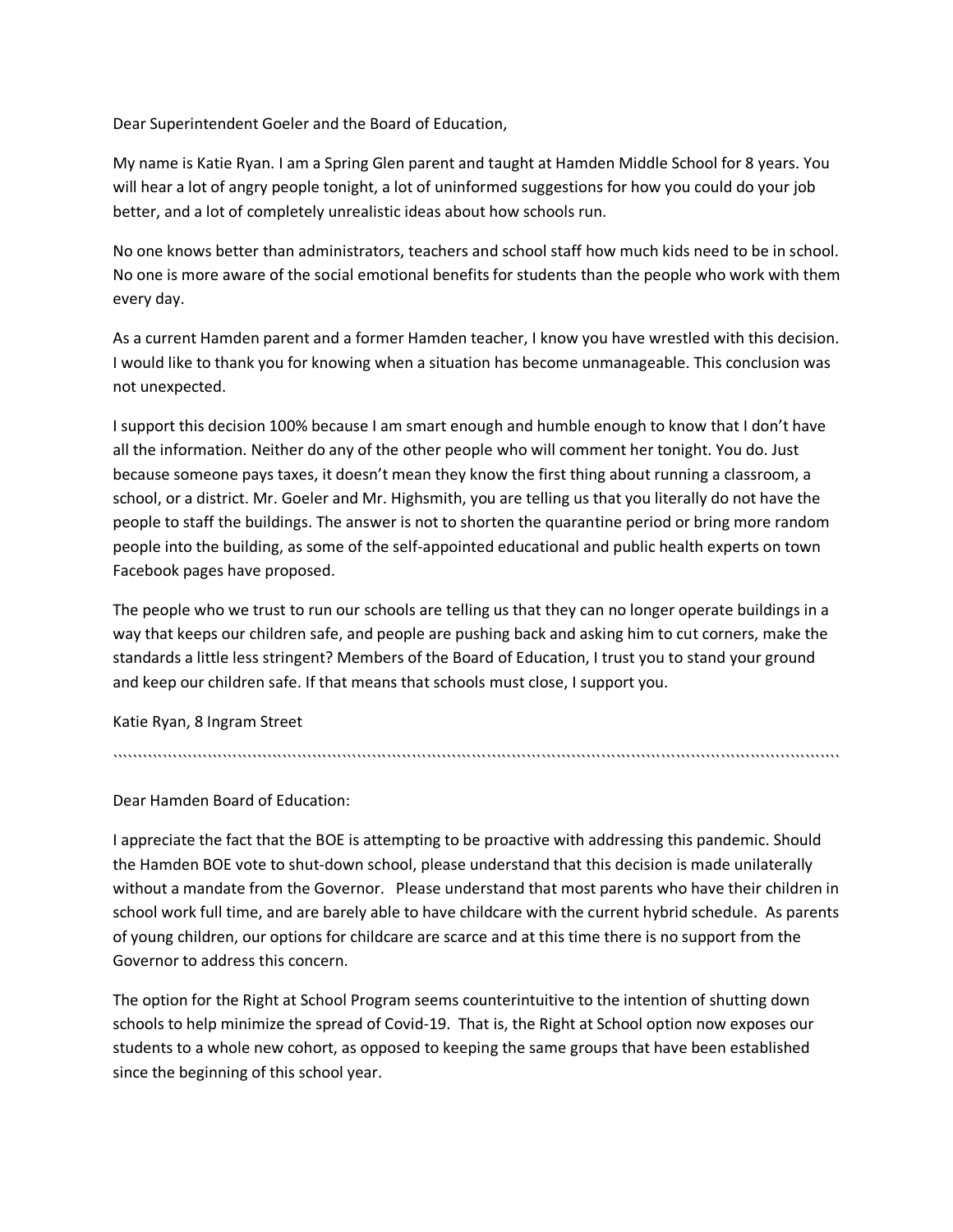Additionally, what is the purpose of a temporary hiatus from in-person school? A vaccine has yet to be confirmed and distributed, and won't be for quite some time. When the children return to school in January 2021, they return with the same concern… contracting Covid-19. If teachers are facing their own childcare problems, what is going to change for them in January 2021? Nothing… the same concern. One of my fears is that we will continue to go back and forth between in-person and on-line learning, breaking the continuity of services for our children.

It seems a better option to assess each school individually and determine if they need to be moved to full on-line learning. cIt seems a better option to offer teachers support, which could mean hiring more teachers or teacher's aides. A decision to temporarily shut down schools, district wide, seems only to further complicate our children's education and fails to reduce our children's chances of being exposed to Covid-19. I implore the BOE to vote against temporarily shutting down the Hamden School District.

Thank you for your time,

Greg Bivens, Hamden, CT

````````````````````````````````````````````````````````````````````````````````````````````````````````````````````````````````````````

Public Hearing Comment November 10 2020,

I understand that the superintendent and his team will present a plan to the BOE this evening to propose full-distance learning platform for K-12 beginning on November 23, 2020 and ending on January 19, 2021.

I am the mother of a high school senior at Hamden High School and both my children have been the proud recipients of a Hamden public education.

I would like to make some recommendations to help support our students through this time:

- Require every middle and high school teacher to check in with each of their students individually over phone or zoom once a month during this time.
- Require every elementary school teacher to check in with each of their students individually over phone or zoom at lease once a week during this time.
- Require each high school guidance counselors to check in individually with each of their students individually over phone or zoom at least once for grades 9-11 and bi-weekly for seniors who are completing their college applications.
- Plan several virtual gathering for students as part of the school community. Set up online tutoring sessions, movies, show old plays, sports, and performances where they can see their older siblings and neighbors, remember better times, and know they will be here soon. Please commit to providing at lease one virtual social event weekly